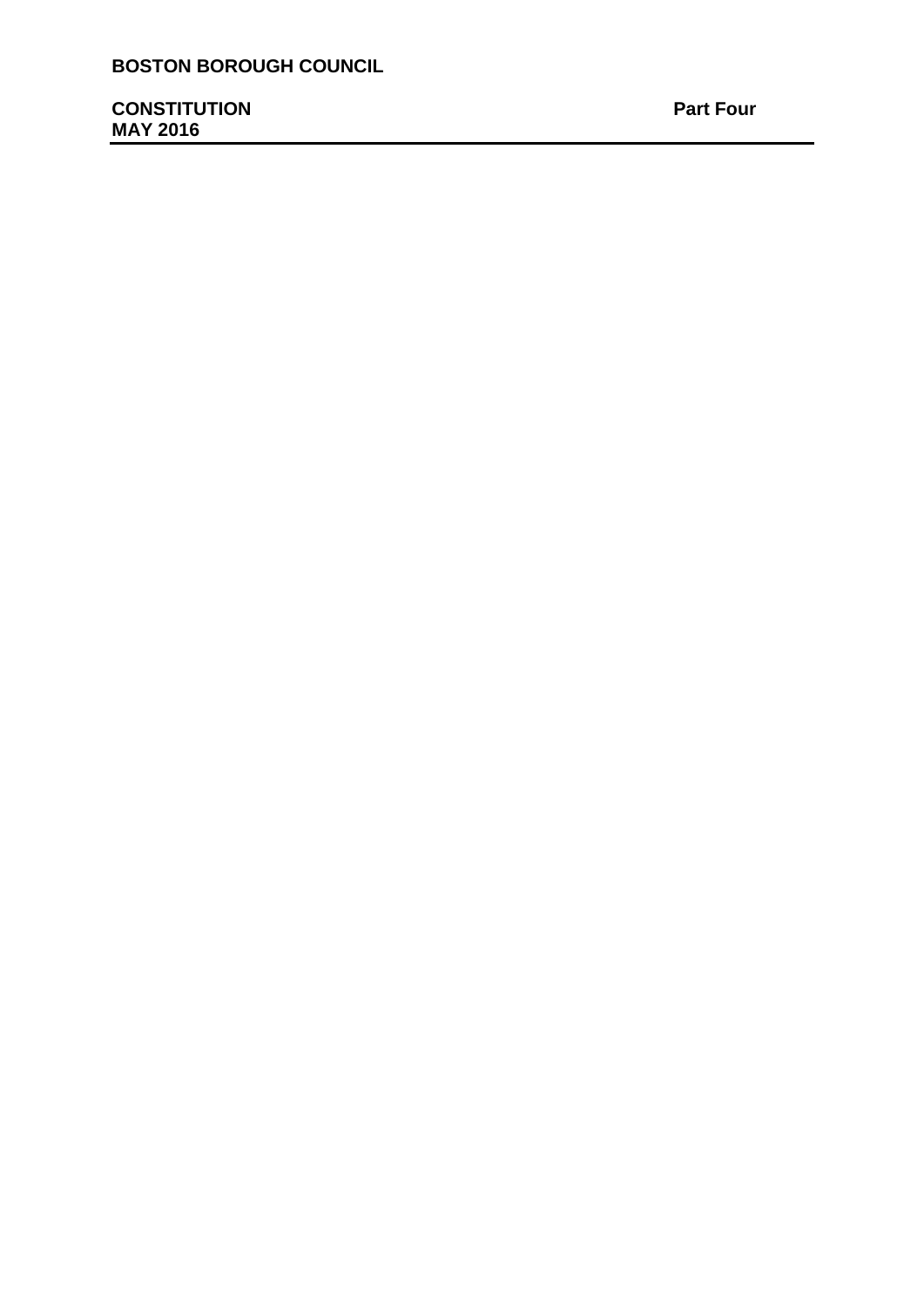# **BOSTON BOROUGH COUNCIL**

| Rule<br>No. | <b>COUNCIL PROCEDURE RULES INDEX</b>              | Pages          |
|-------------|---------------------------------------------------|----------------|
| 1.          | Annual Meeting of the Council                     | 1              |
| 2.          | <b>Ordinary Meetings</b>                          | $\overline{2}$ |
| 3.          | <b>Extraordinary Meetings</b>                     | 3              |
| 4.          | Substitution                                      | 4              |
| 5.          | Time and Place of Meetings                        | 5              |
| 6.          | Notice of and Summons to Meetings                 | 5              |
| 7.          | <b>Chairman of Meeting</b>                        | 5              |
| 8.          | Quorum                                            | 5              |
| 9.          | <b>Duration of Meeting</b>                        | 6              |
| 10.         | Questions by the Public                           | 6              |
| 11.         | <b>Questions by Members</b>                       | 8              |
| 12.         | Deputations                                       | 9              |
| 13.         | <b>Presentation of Petitions</b>                  | 10             |
| 14.         | <b>Motions on Notice</b>                          | 10             |
| 15.         | Motions Affecting Persons Employed by the Council | 11             |
| 16.         | <b>Motions without Notice</b>                     | 12             |
| 17.         | <b>Rules of Debate</b>                            | 13             |
| 18.         | State of the Area Debates                         | 18             |
| 19.         | <b>Previous Decisions and Motions</b>             | 19             |
| 20.         | Voting                                            | 19             |
| 21.         | <b>Minutes</b>                                    | 20             |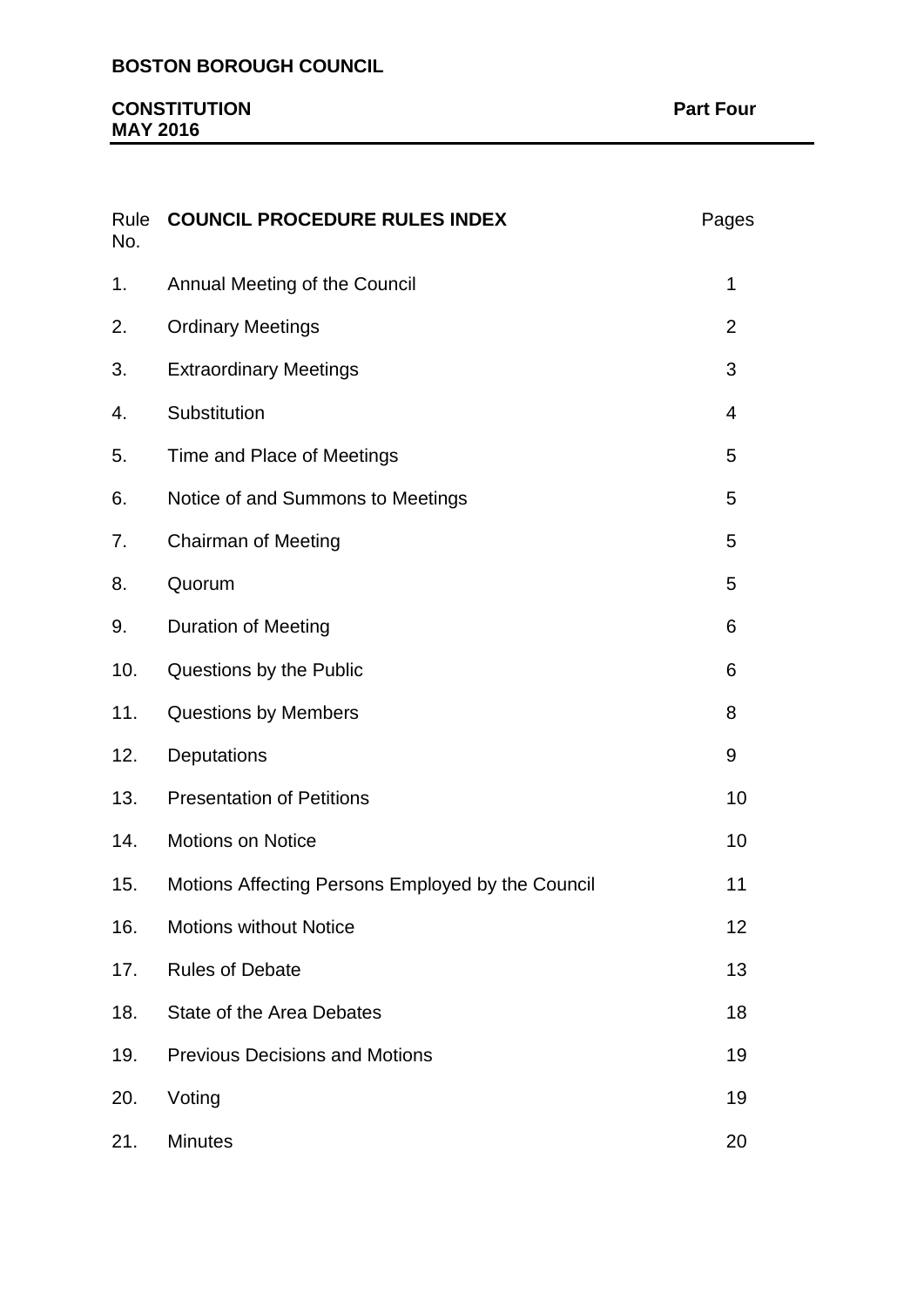# **BOSTON BOROUGH COUNCIL**

| 22. | <b>Record of Attendance</b>                         | 21 |
|-----|-----------------------------------------------------|----|
| 23. | <b>Exclusion of Public and Press</b>                | 21 |
| 24. | Recording and Other Apparatus at Meetings           | 21 |
| 25. | <b>Members' Conduct</b>                             | 22 |
| 26. | Disturbance by Public                               | 23 |
| 27. | Suspension and Amendment of Meeting Procedure Rules | 23 |
| 28. | Application to Committees and Sub-Committees        | 24 |
| 29. | Interpretation                                      | 26 |
| 30. | <b>Emergency Action</b>                             | 26 |
|     | Schedule 1 (Quorum)                                 | 27 |
|     | Schedule 2 (Handling of Petitions)                  | 29 |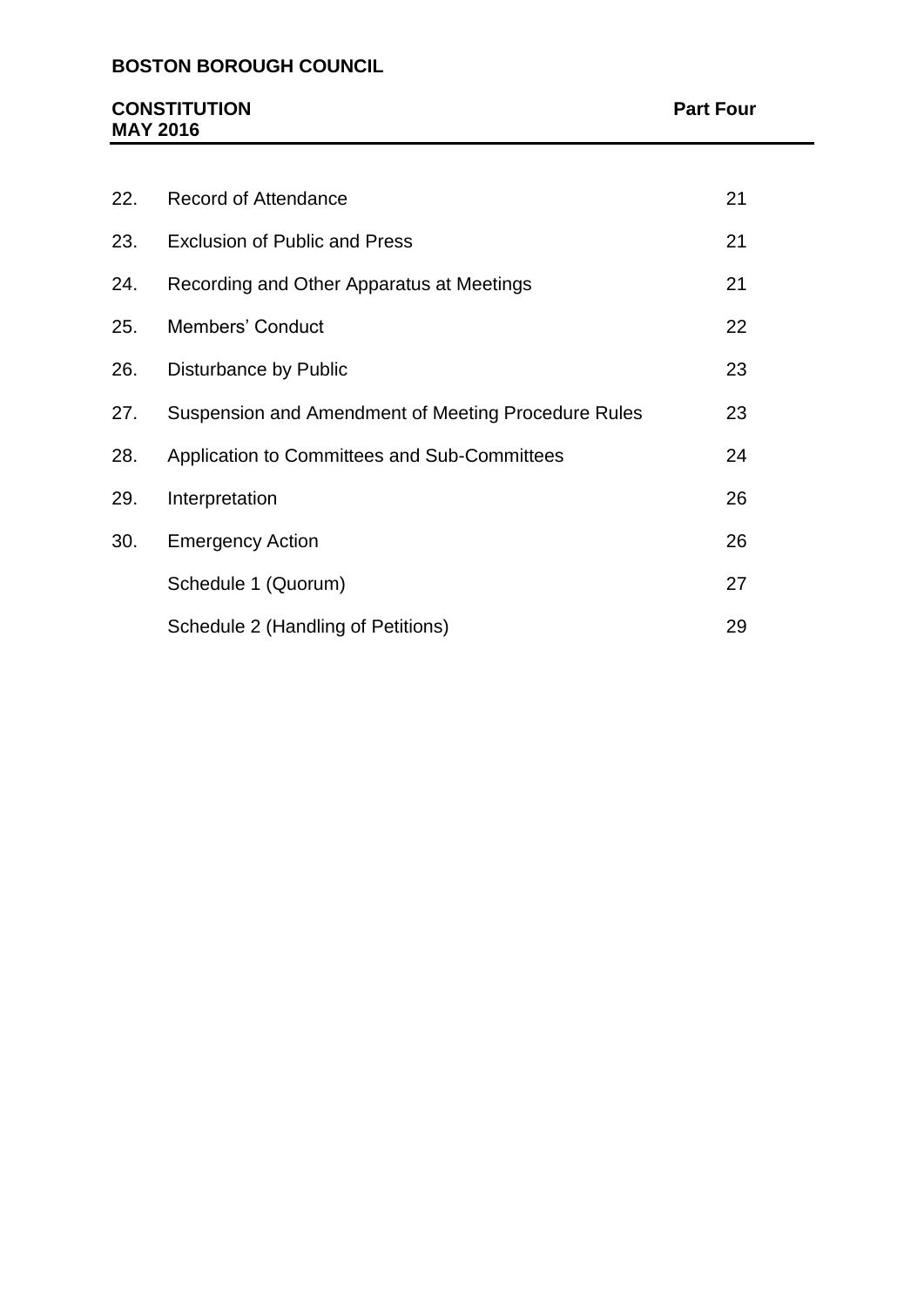# **COUNCIL PROCEDURE RULES**

# **1. ANNUAL MEETING OF THE COUNCIL**

## **1.1 Timing and Business**

In a year when there is an ordinary election of Councillors, the Annual Meeting will take place within 21 days of the retirement of the outgoing Councillors. In any other year, the Annual Meeting will take place in March, April or May.

The Annual Meeting will:

- (i) elect a person to preside at the meeting if neither the outgoing Mayor nor Deputy Mayor are present;
- (ii) elect the incoming Mayor of the Council who will, amongst other duties, preside over Council meetings;
- (iii) elect the Deputy Mayor who will, amongst other duties, preside over Council meetings in the absence of the Mayor;
- (iv) approve the minutes of the last meeting;
- (v) receive any announcements from the Mayor and/or Chief Executive;
- (vi) elect the Leader of the Council for a four year period (only at the Annual Meeting held in a year when there is an ordinary election of Councillors, when the Leader's term of office comes to an end by virtue of Section 44E (3) of the Local Government Act 2000 (as amended).
- (vii) appoint Overview and Scrutiny Committees and such other committees sub-committees or working parties as are necessary to deal with matters which are neither reserved to the Council nor are executive functions, including, where appropriate, the Chairman and Vice-Chairman thereof;
- (viii) appoint substitute Members of certain committees in accordance with Rule 4;
- (ix) approve a programme of ordinary meetings of committees and the Council for the year; and
- (x) consider any business set out in the notice convening the meeting.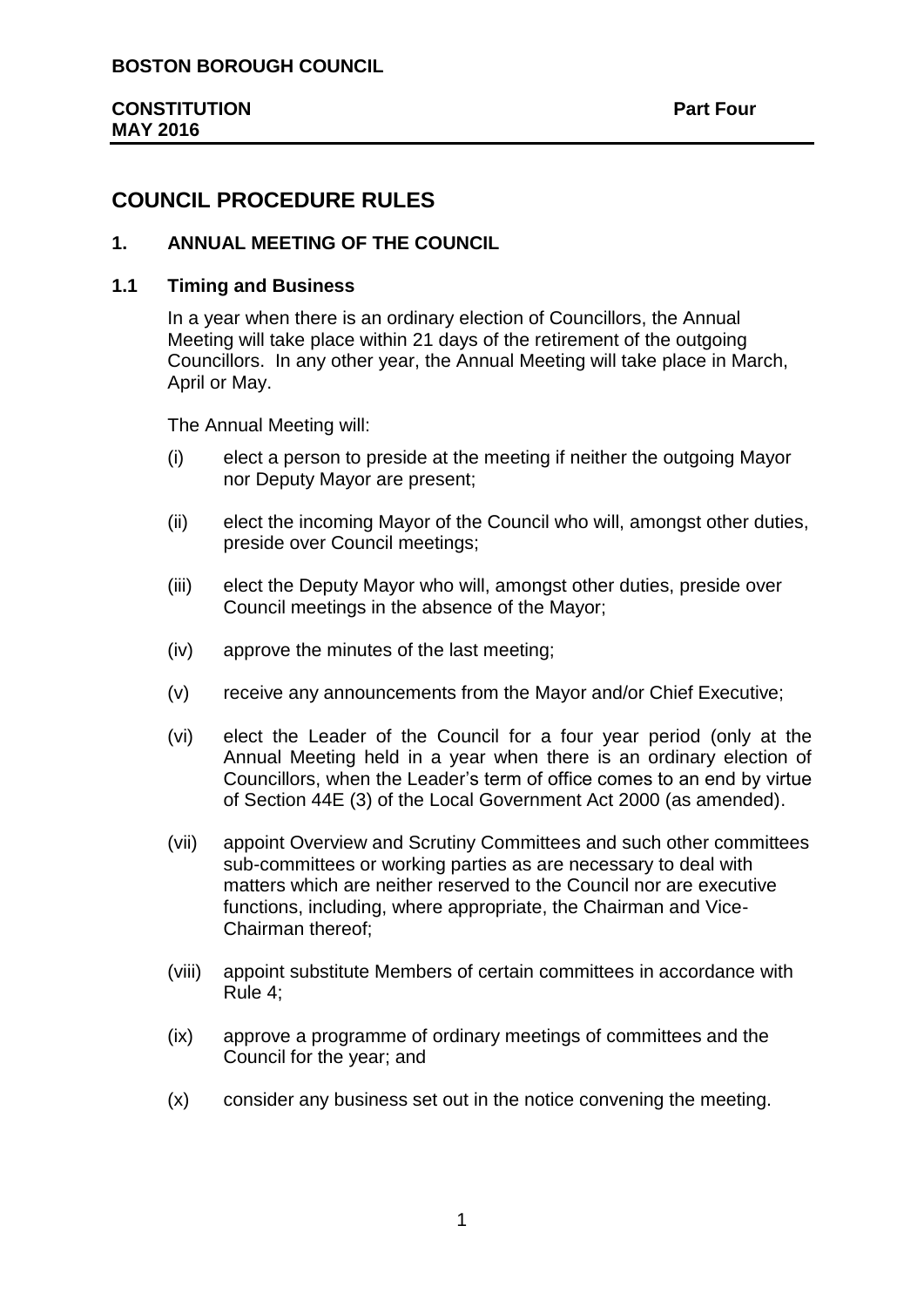## **1.2 Selection of Councillors on Committees and Outside Bodies**

At the Annual Meeting, the Council meeting will:

- (i) decide which panels (not including Scrutiny task and finish panels), committees, sub-committees or working parties to establish for the municipal year;
- (ii) decide the size and terms of reference for those panels, committees, sub-committees or working parties;
- (iii) in the case of those panels, committees and sub-committees where the political balance rules apply, decide the allocation of seats to political groups in accordance with the political balance rules;
- (iv) receive nominations of councillors to serve on each committee and outside body; and
- (v) appoint to those committees and outside bodies except where appointment to those bodies has been delegated by the Council or is exercisable only by the Cabinet.
- (vi) appoint Chairmen and Vice-Chairmen of Committees, excluding the Boston Town Area Committee, Panels and Working Parties.

#### **2. ORDINARY MEETINGS**

Ordinary meetings of the Council will take place in accordance with a programme decided at the Council's Annual Meeting. Ordinary meetings will:

- (i) elect a person to preside if the Mayor and Deputy Mayor are not present;
- (ii) approve as a correct record the minutes of the last meeting;
- (iii) receive any declarations of interest from Members and Officers;
- (iv) receive any announcements from the Mayor or the Chief Executive;
- (v) deal with any business from the last Council meeting;
- (vi) receive questions from, and provide answers to, Members under Rule No. 11;
- (vii) receive questions from, and provide answers to, the public under Rule  $10:$
- (viii) receive petitions and deputations;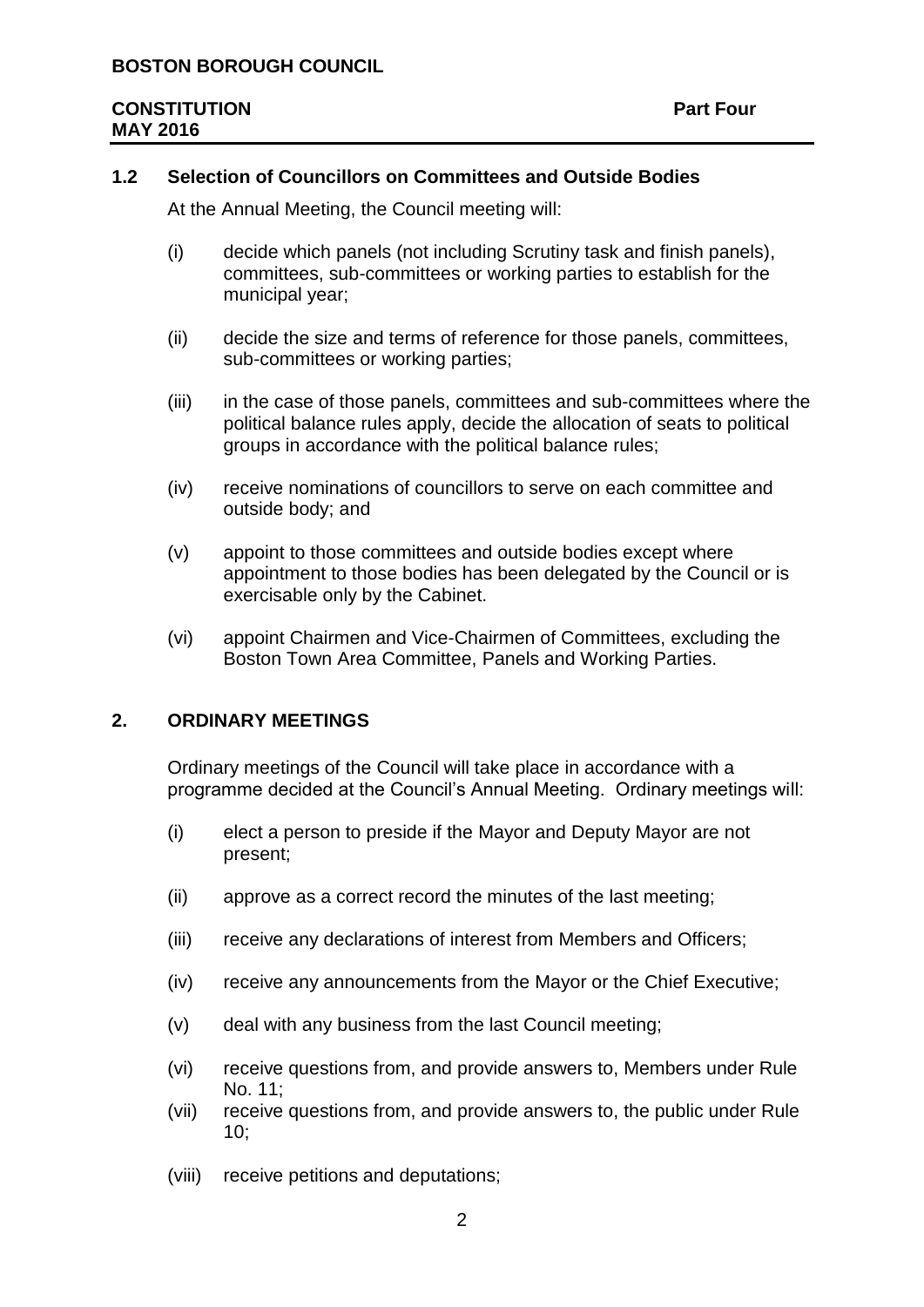- (ix) receive reports from the Cabinet and the Council's Committees and receive questions and answers on any of those reports;
- (x) receive reports about and receive questions and answers on the business of joint arrangements and external organisations;
- (xi) receive minutes from the Audit and Governance Committee;
- (xii) consider motions of which notice has been submitted by Members of the Council in accordance with Rule 14 in the order in which they are recorded as having been received;
- (xiii) consider any other business specified in the summons to the meeting, including;
	- consideration of proposals and recommendations from the Cabinet in relation to the Council's budget and policy framework;
	- reports of the Overview and Scrutiny Committees referred to the Council for debate;
	- business referred direct to the Council by the Chief Executive, the Monitoring Officer or a Corporate Director;
	- consideration of reserved decisions from Regulatory Committees;
	- items required by statute or the Council's Constitution;
	- "call-ins" by Overview and Scrutiny Committees;
- (xiv) The business to be conducted at meetings shall be set out on the agenda accompanying the notice of the meeting. No business shall be conducted if it is not set out on the agenda, unless the Chairman of the meeting is of the opinion that the business is a matter of urgency, by reason of special circumstances, and the reason is recorded in the Minutes, and at least 75% of all voting Members present are in agreement

# **3. EXTRAORDINARY MEETINGS**

# **3.1 Calling Extraordinary Meetings**

Those listed below may request the Proper Officer to call Council meetings in addition to ordinary meetings:

i) the Council by resolution;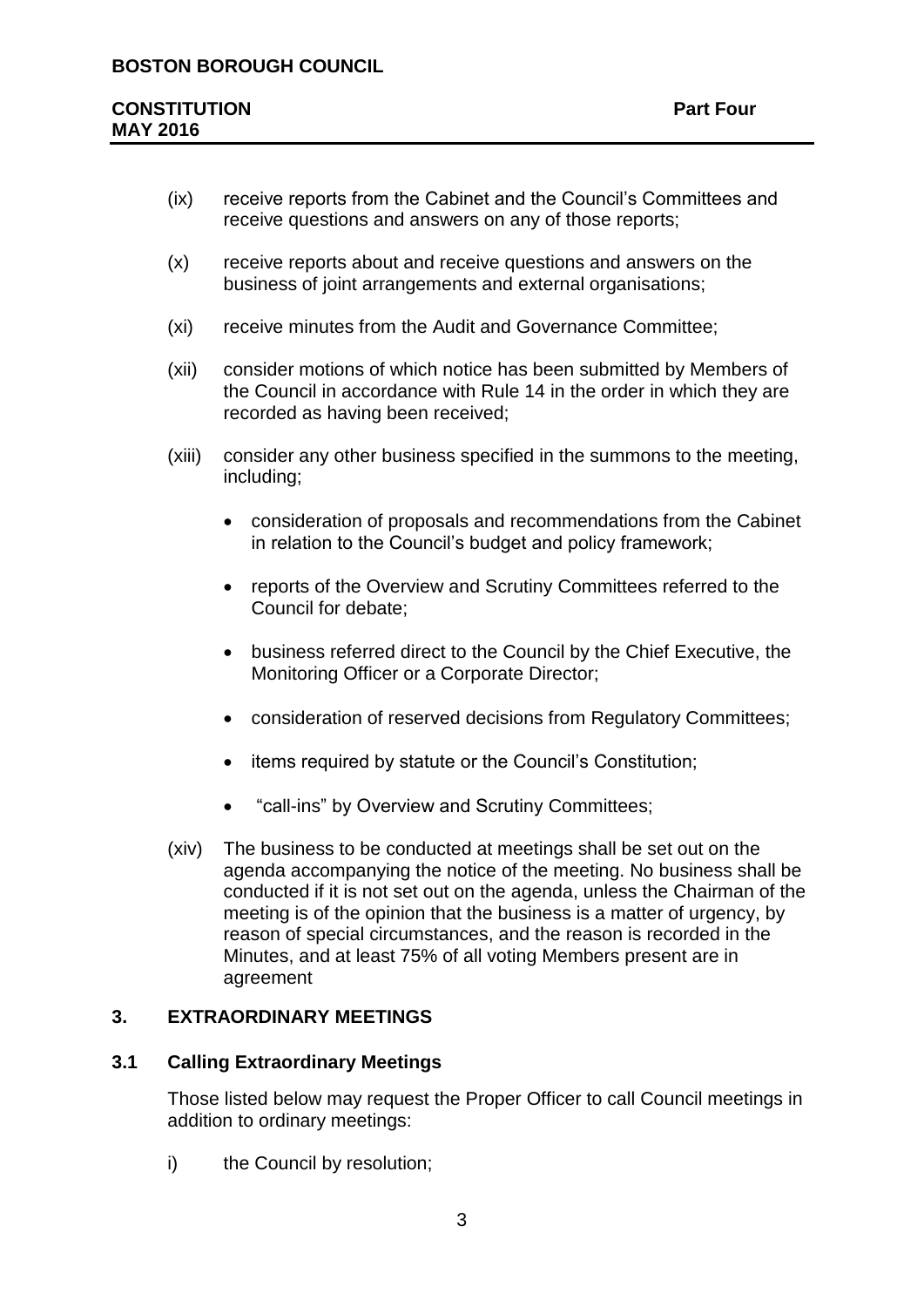- ii) the Mayor;
- iii) the Monitoring Officer or Section 151 Officer; and
- iv) any five members of the Council if they have signed a requisition presented to the Mayor and he/she has refused to call a meeting or has failed to call a meeting within seven days of the presentation of the requisition.

#### **3.2 Business**

The business to be transacted at an extraordinary meeting of the Council will be restricted to a single item, with no consideration of previous minutes or reports from committees unless such a report relates to that agenda.

#### **4. APPOINTMENT OF SUBSTITUTE MEMBERS**

In addition to allocating seats on committees and sub-committees according to political balance (in accordance with the Local Government and Housing Act 1989) the Council shall also allocate seats in the same manner for substitute councillors on the Planning Committee and Audit and Governance Committee.

The Council will appoint the same number of named substitutes in respect of each political group as that group holds ordinary seats on those committees, up to a maximum of 2 for the Planning Committee and up to a maximum of 1 for the Audit and Governance Committee.

Open substitution will be permitted in the case of other Member groups and bodies (e.g. scrutiny committees, panels, consultative committees and working groups) provided the appropriate form is completed prior to the meeting.

Substitute councillors will not be permitted for meetings of the Cabinet and Licensing / Regulatory & Appeals Committee.

Substitutes may attend meetings in that capacity only:

- (a) to take the place of the ordinary Councillor for whom they are the designated substitute;
- (b) after the Group Leader (or his/her representative) has notified the Chief Executive, prior to the commencement of the meeting, of the intended substitution using the appropriate form;
- (c) Absence and substitution shall be for the whole duration of the meeting.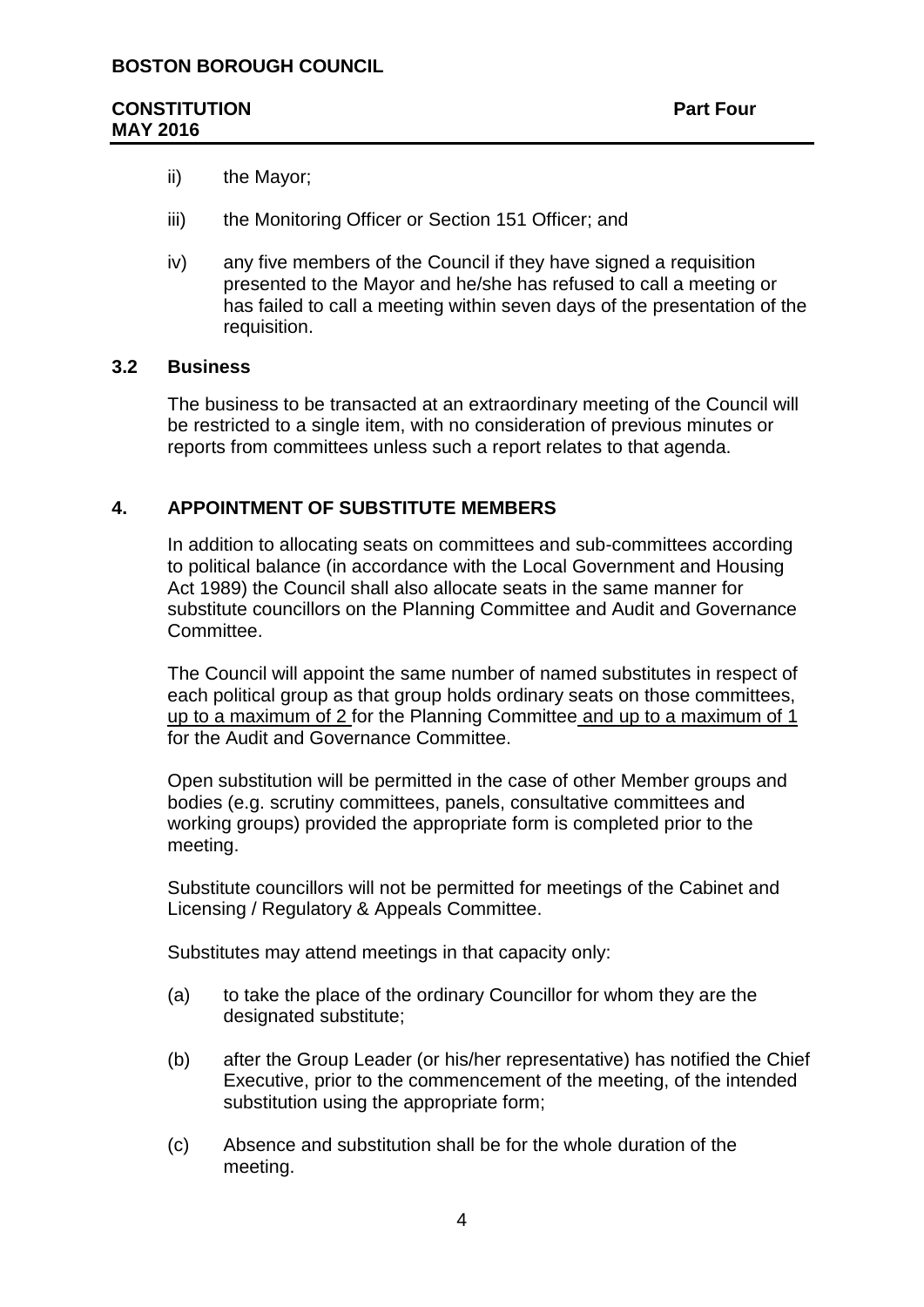Substitute councillors will have all the powers and duties of any ordinary councillor of the Committee but will not be able to exercise any special powers or duties exercisable by the person they are substituting.

Councillors nominated to serve as substitute Members on the Planning Committee and Audit and Governance Committee must undergo appropriate training.

# **5. TIME AND PLACE OF MEETINGS**

The time and place of meetings will be determined by the Chief Executive and notified in the summons.

# **6. NOTICE OF AND SUMMONS TO MEETINGS**

The Chief Executive will give notice to the public of the time and place of any meetings in accordance with the Access to Information Rules. At least five clear days before a meeting, the Chief Executive will send a summons signed by him or her by post to every member of the Council or leave it at their usual place of residence or via electronic-mail. The summons will give the date, time and place of each meeting and specify the business to be transacted, and will be accompanied by such reports as are available.

# **7. CHAIRMAN OF MEETING**

The person presiding at the meeting may exercise any power or duty of the Mayor. Where these rules apply to panel, committee and sub-committee and working party meetings, references to the Mayor also include the chairman of committees and sub-committees, panels and working parties.

# **8. QUORUM**

- 8.1 The quorum of a meeting will be as set out in Schedule 1 to these rules. During any meeting if the Chairman counts the number of members present and declares there is not a quorum present, then the meeting will adjourn immediately. Remaining business will be considered at a time and date fixed by the Chairman. If he/she does not fix a date, the remaining business will be considered at the next ordinary meeting.
- 8.2 If, during any meeting of the Council, the person presiding, after causing the number of members present to be counted, declares that the meeting is inquorate, the meeting shall stand adjourned for fifteen minutes.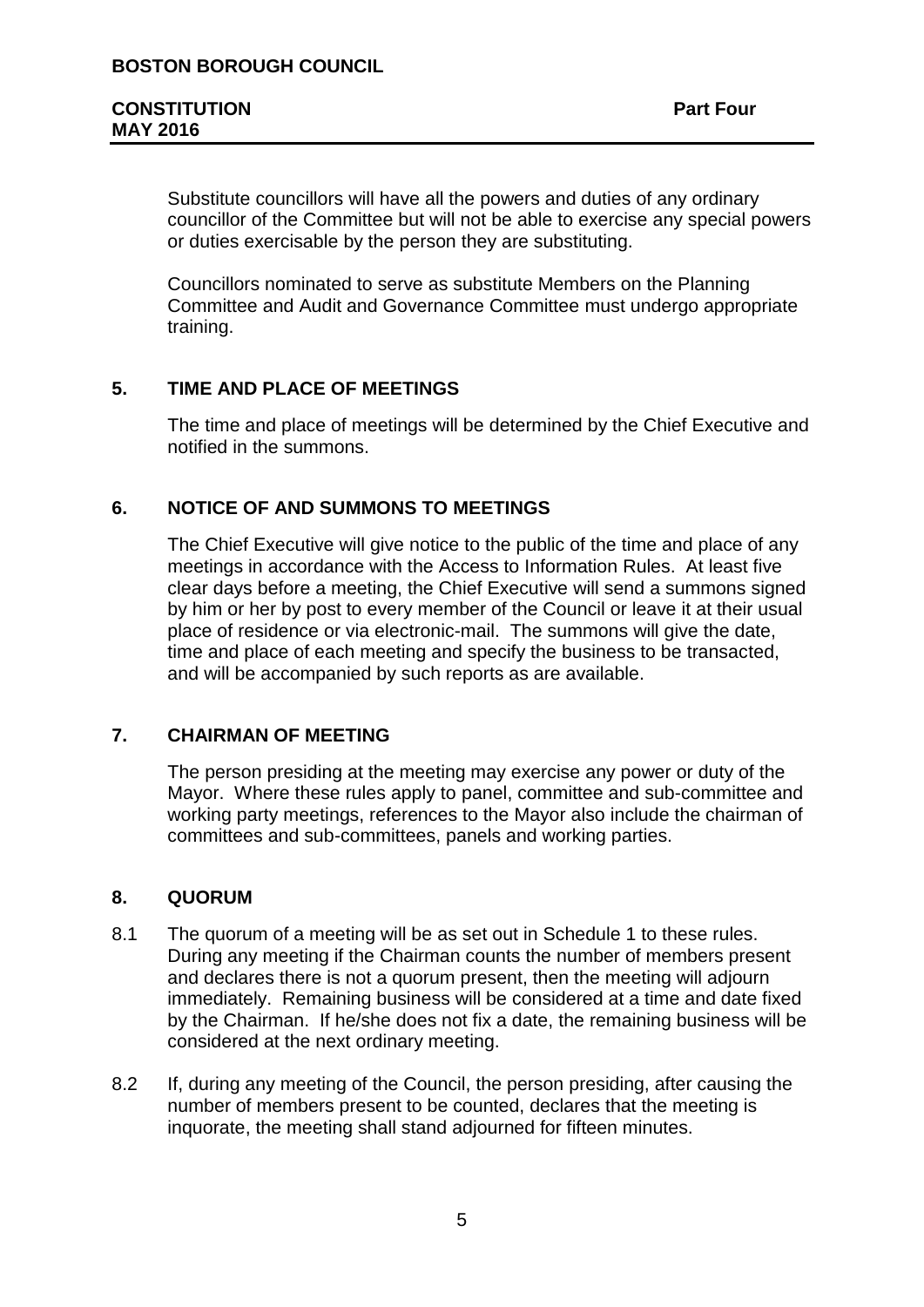- 8.3 If, after fifteen minutes, the person presiding again causing the number of members present to be counted, declares that the meeting remains inquorate, the meeting shall end.
- 8.4 Notwithstanding any provision in these Rules that notices of questions or motions shall lapse, the consideration of all business which is on the agenda of a meeting brought to an end under the previous paragraph and which has not been completed before the meeting is brought to an end shall be postponed to the next meeting of the Council, whether ordinary or extraordinary.

# **9. DURATION OF MEETING**

Unless the majority of members present vote for the meeting to continue, any meeting that has lasted for 3 hours (excluding any temporary adjournment) will adjourn immediately. Remaining business will be considered at a time and date fixed by the Chairman. If he/she does not fix a date, the remaining business will be considered at the next ordinary meeting.

# **10**. **QUESTIONS BY THE PUBLIC**

# **10.1 General**

Members of the public may ask questions of the Leader, any Cabinet Member or the Chairman of any Panel or Committee at ordinary meetings of the Council. Questions by the public will be allowed at the beginning of each ordinary meeting of the Council, or other Standing Committee or Panel as appropriate. The period allowed for questions shall not exceed 20 minutes except with the consent of the Mayor (Chairman).

# **10.2 Notice of Questions**

A question may only be asked if notice has been given by delivering it in writing or by electronic mail to the Chief Executive no later than 5 pm two clear working days before the day of the meeting. Each question must give the name and address of the questioner and must identify the office holder to whom it is to be put.

Questions must be written as succinctly as possible.

Answers to questions submitted by the public are required to be made available to the questioner four working hours prior to the commencement time of the meeting.

# **10.3 Number of Questions**

No person or organisation may submit more than one question at any one meeting.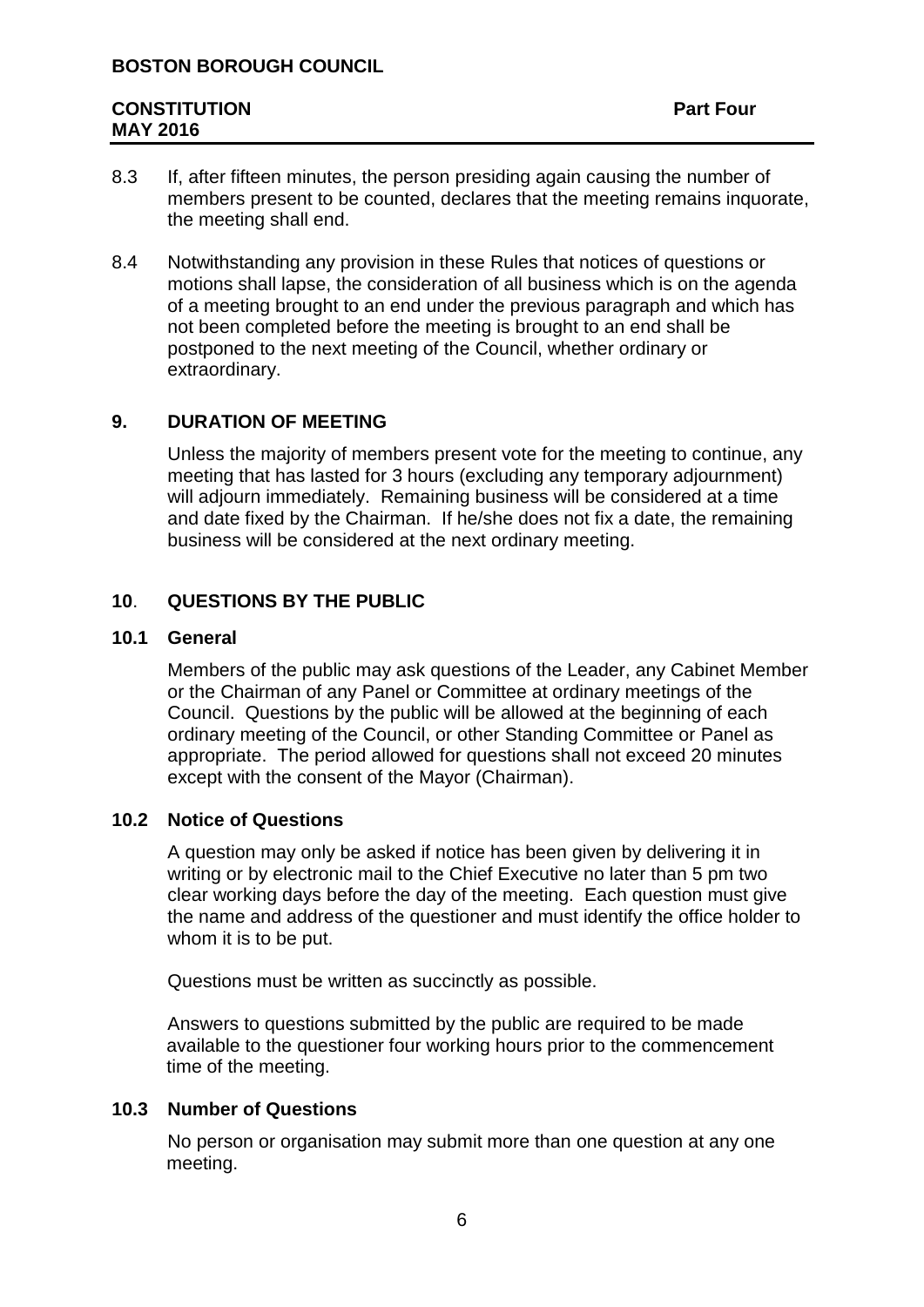#### **10.4 Scope of Questions**

The Chief Executive may reject a question if it :-

- (i) does not relate to a matter of general interest; or
- (ii) does not relate to a matter for which the Council has responsibility or which affects the interests of the Borough: or
- (iii) relates exclusively to an individual grievance or personal issue: or
- (iv) is defamatory, offensive, or frivolous; or
- (v) is substantially the same as a question which has been put at a meeting of the Council within the previous six months; or requires the disclosure of exempt or confidential information.

#### **10.5 Record of Questions**

The Chief Executive will maintain a register of questions received which will be available for public inspection. A copy of the question shall be sent to the office holder to whom it is to be put.

Details of all questions will be circulated to all Members and will be made available to the public attending the meeting.

#### **10.6 Rejection of Questions**

Any person whose question is rejected in accordance with 10.4 above will be informed in writing including the reason for the rejection.

#### **10.7 Asking the Question at the Meeting**

Questions will be asked in the order in which notice of them was received, except that any person who has asked a question at the preceding meeting of the Council will only be entitled to put his or her question after questions from persons who have not asked questions at the preceding meeting have been dealt with. The Mayor will invite the questioner to put the question to the office holder named in the notice. The questioner must read out the question in person unless he or she is prevented from doing so by physical or mental disability or infirmity. The question must be put strictly in the form in which it was submitted. Answers will be given by the office holder the question is directed to, unless it properly falls within the remit of another office holder.

#### **10.8 Supplemental Questions**

A questioner who has put a question in person may also put one supplementary question without notice to the Member who has replied to his or her original question. A supplementary question must arise directly out of the original question or reply. The Mayor may reject a supplementary question on any grounds in Rule 10.4 or if the time limit in Rule 10.1 has expired.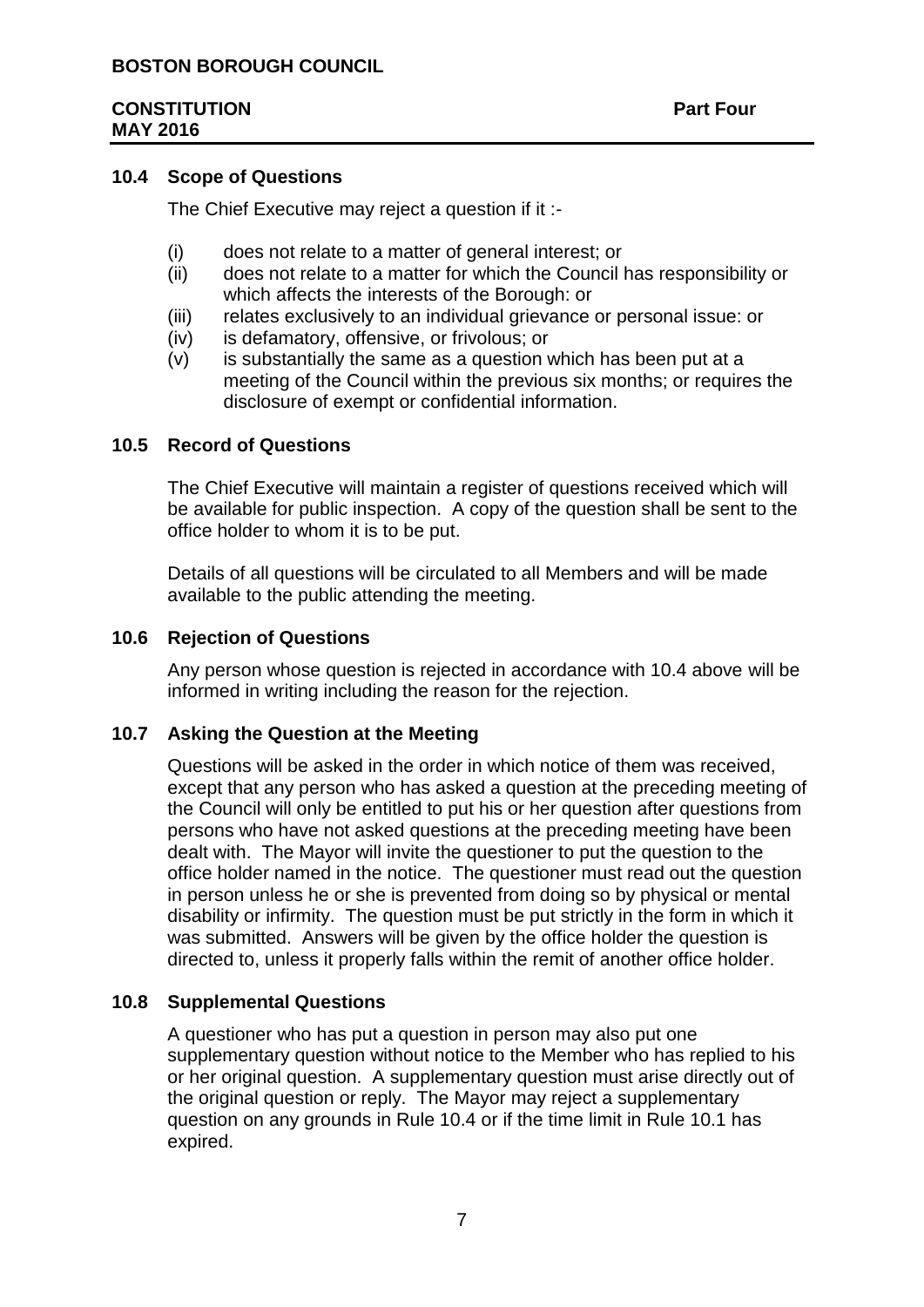#### **10.9 Written Answers**

Any question, which cannot be dealt with during public question time, either because of lack of time or because of the non-attendance of the Member to whom it was to be put, will be dealt with by a written answer within 7 working days of the meeting.

# **10.10 Reference of questions to the Cabinet or a Committee/Panel**

Unless the Mayor (Chairman) decides otherwise, no discussion will take place on any questions, but any Member may move that a matter raised by a question be referred to the Cabinet or the appropriate Committee or Panel. Once seconded, such a motion will be voted on without discussion.

# **11. QUESTIONS BY MEMBERS**

# **11.1 On reports of the Cabinet or Committees and Panels**

A Member of the Council may ask the Leader, a Cabinet Member or the Chairman of a Committee or Panel any question without notice upon an item of the report of the Cabinet or a Committee/Panel when that item is being received or under consideration by the Council.

# **11.2 Questions on Notice at full Council**

Subject to Rule 11.4, a Member of the Council may ask:

- The Mavor
- The Leader
- A Member of the Cabinet
- **The Chairman of any Panel, Committee or Sub-Committee**

a question on any matter in relation to which the Council has powers or duties or which affects the Borough.

# **11.3 Questions on Notice at Committees, Panels and Sub-Committees**

Subject to Rule 11.4 a Member of a Panel, Committee or Sub-Committee may ask the Chairman of it a question on any matter in relation to which the Council has powers or duties or which affect the Borough and which falls within the terms of reference of that Panel, Committee or Sub-Committee.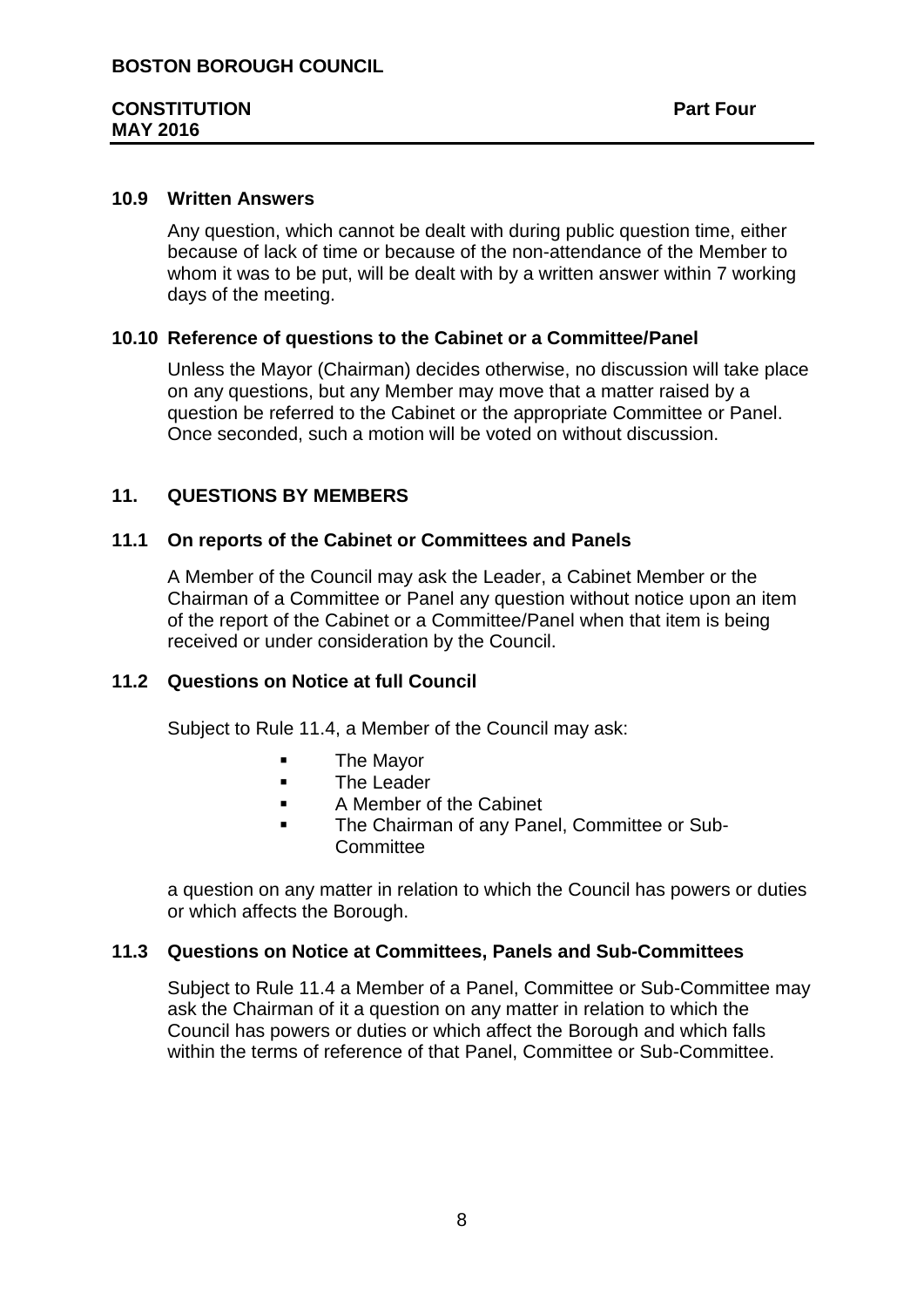# **11.4 Notice of Questions**

A Member may only ask a question under Rule 11.2 or 11.3 where notice has been given in writing, or by electronic mail, to the Chief Executive at least two working days before the day of the meeting.

#### **11.5 Response**

Answers to questions submitted by Members are required to be made available to the questioner four working hours prior to the commencement time of the meeting.

An answer to any question raised under Rules 11.2 and 11.3 may take the form of:

- (a) a direct oral answer;
- (b) where the desired information is in a publication of the Council or other published work, a reference to the publication; or
- (c) where the reply cannot conveniently be given orally, a written answer circulated later to the questioner and all Members of the Council or Committee (as the case may be).

# **11.6 Supplementary Question**

A Member asking a question under Rule 11.2 or 11.3 may ask one supplementary question without notice of the Member to whom the first question was asked. The supplementary question must arise directly out of the original question or the reply.

# **12. DEPUTATIONS**

- 12.1 Deputations relevant to some matter in relation to which the Council has power or duties or which affects the area of Boston may be received at any meeting of the Council, except the Annual Meeting, provided that notice in writing or by electronic mail has been given to the Chief Executive no later than seven working days before the day of the Council Meeting of the proposed deputation and of the objective thereof. Any Member may move a motion that the deputation be received and such motion, on being seconded, shall be voted on without discussion. On the motion being approved, the deputation shall be admitted.
- 12.2 The deputation shall not exceed five persons in number, only one of whom shall speak, and the speech, inclusive of the reading of a petition, if one is to be presented, shall not exceed five minutes.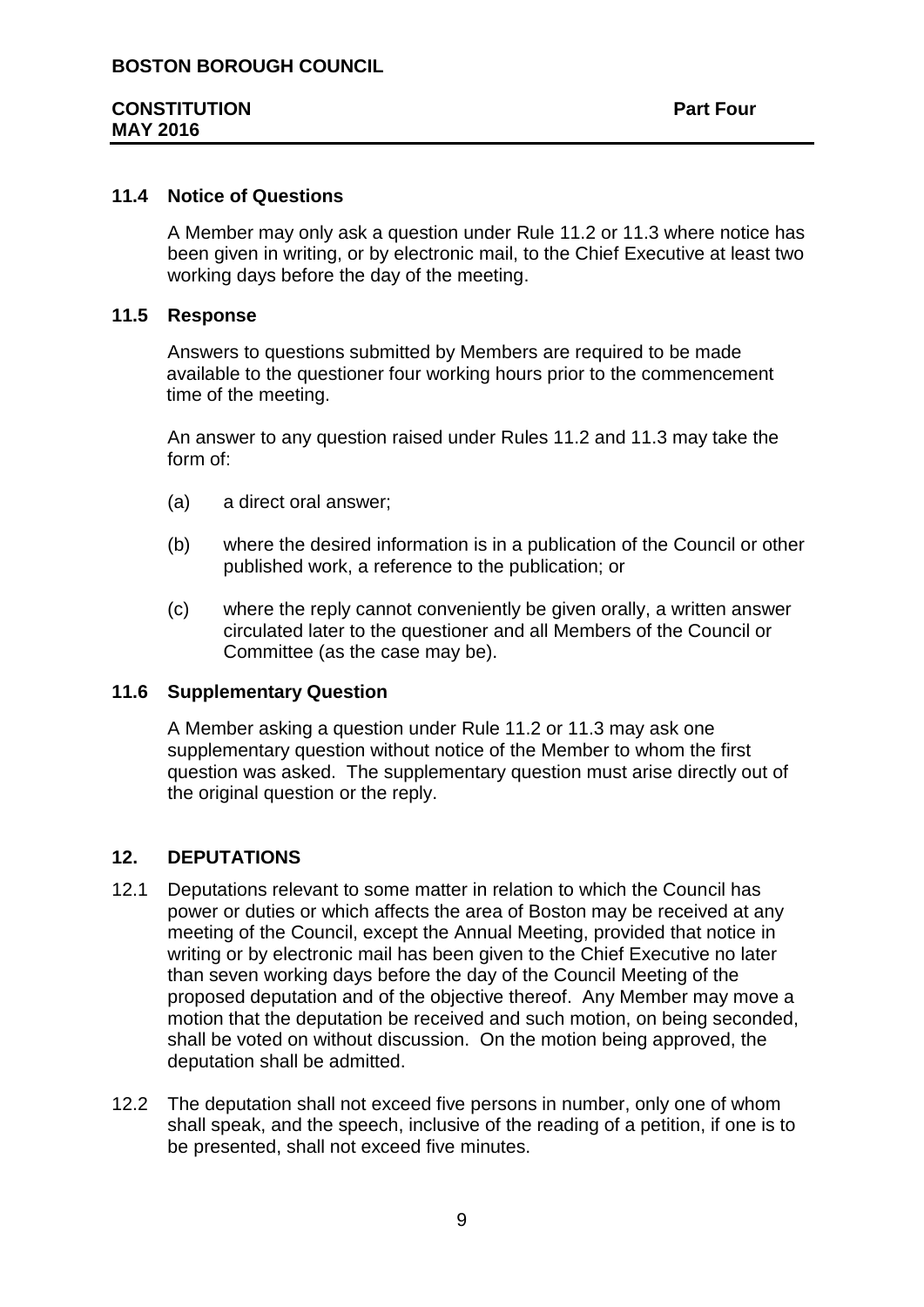12.3 When a deputation is received by the Council no discussion shall take place but any Member shall be at liberty to move a motion, without notice, that the subject matter be referred to the Cabinet or appropriate Committee or Panel and such motion, on being seconded, shall be at once put to the vote.

# **13. PRESENTATION OF PETITIONS**

- 13.1 Petitions relating to any matter on which the Council has powers or duties or which affects the Borough may be presented to any ordinary meeting of the Council, in accordance with the Petitions Scheme as set out in Schedule 2.
- 13.2 The presentation of a petition shall be limited to not more than 3 minutes, and shall be confined to reading out the petition indicating the number and description of the signatories, and making further supporting remarks relevant to the petitions as the person presenting it thinks fit.
- 13.3 For petitions which contain less than the required number of signatories to trigger a Council debate (1,500 signatures, as set out in the Petitions Scheme), no discussion will take place, but any member shall be at liberty to move a motion, without notice, that the petition be referred to the Cabinet or appropriate Committee and such motion on being seconded shall be at once put to the vote.
- 13.4 If a petition contains the required number of signatories (1,500) to trigger a full Council debate the issue raised in the petition will be considered at the next ordinary meeting of the Council, unless it is impractical to do so then it will be considered at the following meeting.
- 13.5 For petitions which trigger full Council debates the petition organiser shall be given five minutes in which to present the petition at the meeting and the matter will then be open for discussion by Members for a maximum of 15 minutes.
- 13.6 The Council will decide how to respond to the petition at that meeting.

# **14. MOTIONS ON NOTICE**

# **14.1 Notice**

Except for motions which can be moved without notice under Rule 16 written notice of every motion signed by at least five Members, one of whom must be named as the proposer and another as the seconder of the motion, must be delivered to the Chief Executive not later than seven working days before the date of the meeting at which it is to be moved. The notice shall state for which meeting of the Council the notice is given. These will be entered in a book open to public inspection.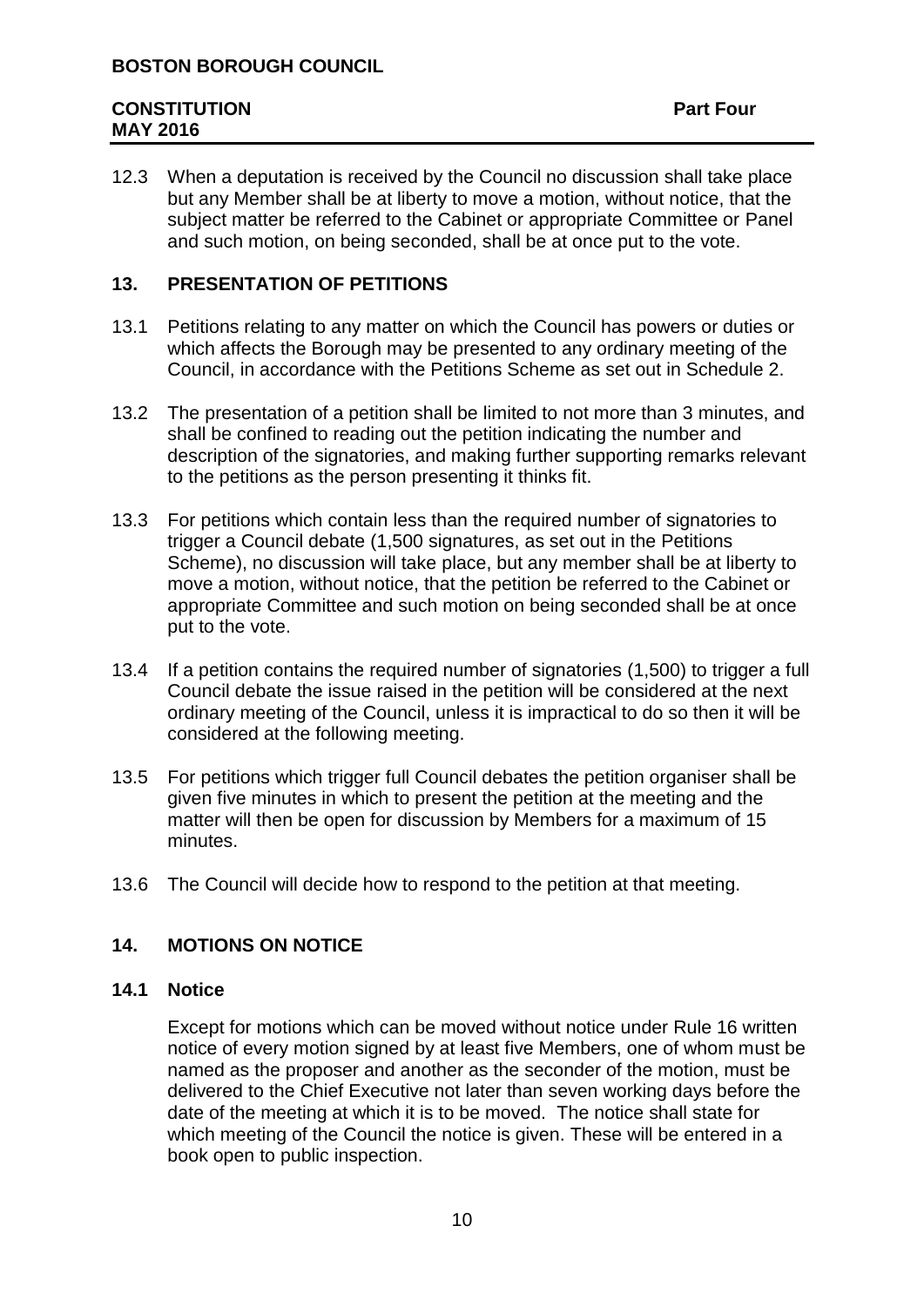## **14.2 Delivery**

The method of delivery of a Notice of motion submitted under Rule No. 14.1 shall be:-

- (i) by submitting an original in writing signed by the proposer, seconder and assentors of the motion; or
- (ii) by submitting a faxed or scanned copy showing the signature of the proposer, seconder and assentors of the motion; or
- (iii) by electronic mail which shall show the names of the proposer, seconder and assentors of the Motion, together with the name and address of the sender;

and in the case of (ii) and (111) above, shall be subject to verification to the satisfaction of the Chief Executive.

The Chief Executive shall record the time and date at which every such notice is delivered to him/her.

#### **14.3 Motion set out in Agenda**

Motions for which notice has been given will be listed on the agenda in the order in which notice was received, unless the Member giving notice states, in writing, that they propose to move it to a later meeting or withdraw it.

The motion shall only be moved by the proposer and seconder by whom notice has been given. Where notice of a motion has been given for any meeting and it is not moved and seconded by the proposer and seconder it shall, unless postponed by consent of the meeting, be treated as withdrawn and shall not be moved without fresh notice.

#### **14.4 Scope**

Motions must be about matters for which the Council has a responsibility or which affect the Borough.

# **15. MOTIONS AFFECTING PERSONS EMPLOYED BY THE COUNCIL**

If any question arises at any meeting regarding the appointment, promotion, dismissal, salary, superannuation or conditions of service, or the conduct of any person employed by the Council, such questions shall not be the subject of discussion until the meeting has decided whether or not the power of exclusion of the public under Section 100 A (4) of the Local Government Act 1972 shall be exercised.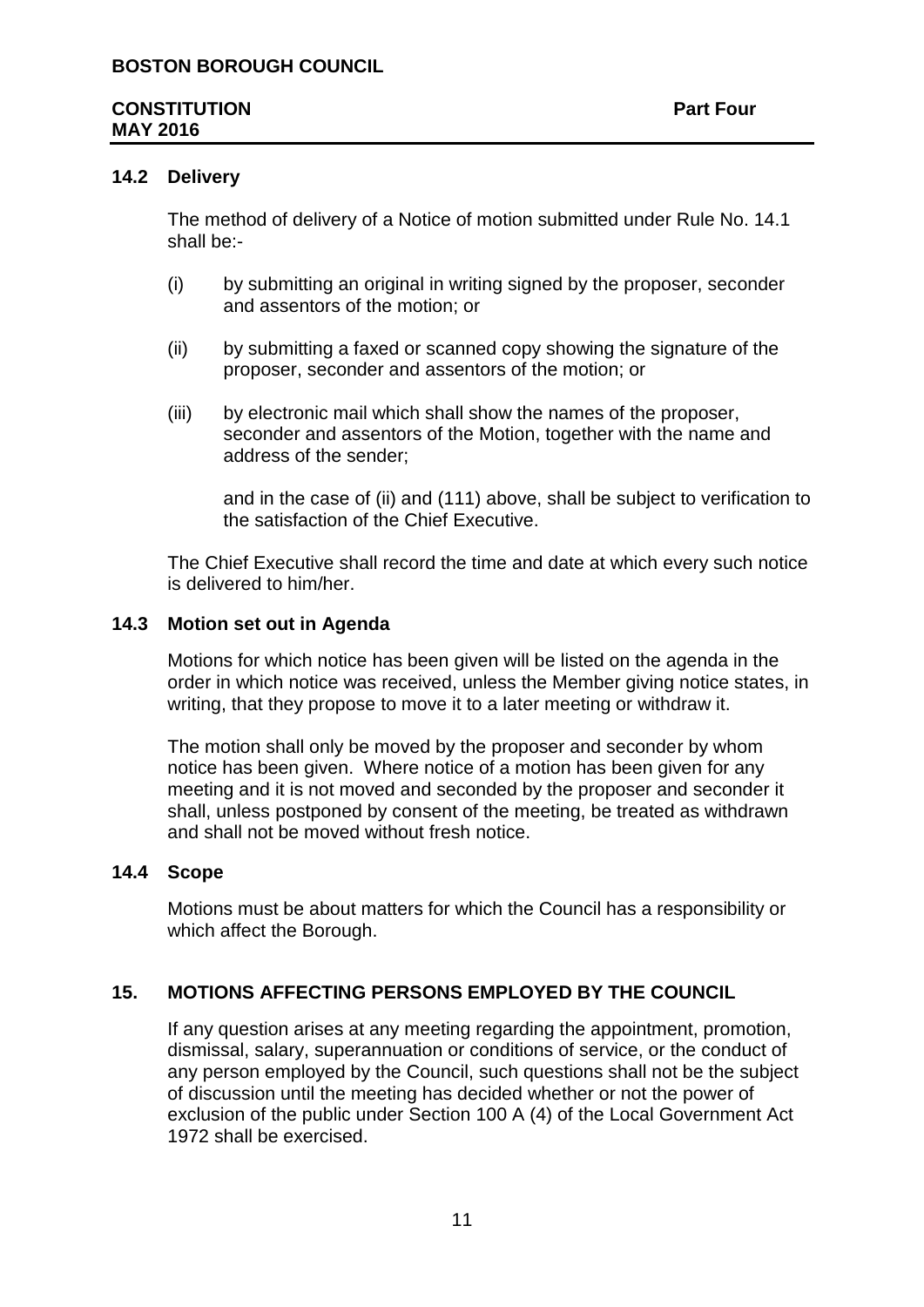# **BOSTON BOROUGH COUNCIL**

# **CONSTITUTION Part Four MAY 2016**

#### **16. MOTIONS WITHOUT NOTICE**

The following motions may be moved without notice:

- (a) to appoint a Chairman of the meeting at which the motion is moved;
- (b) in relation to the accuracy of the minutes;
- (c) to change the order of business in the agenda;
- (d) to refer something to an appropriate body or individual;
- (e) to appoint a Committee or Member arising from an item on the summons for the meeting;
- (f) to receive reports or adoption of recommendations of Committees or Officers and any resolutions following from them;
- (g) to withdraw a motion;
- (h) to amend a motion;
- (i) to proceed to the next business;
- (j) that the question be now put;
- (k) to adjourn a debate;
- (l) to adjourn a meeting;
- (m) that the meeting continue beyond 3 hours in duration;
- (n) to suspend a particular Council procedure rule, including extension of the time limit for speeches;
- (o) to exclude the public and press in accordance with the Access to Information Rules;
- (p) to not hear further a Member named under Rule No. 25.4 or to exclude them from the meeting under Rule 25.5;
- (q) to give the consent of the Council where its consent is required by this Constitution; and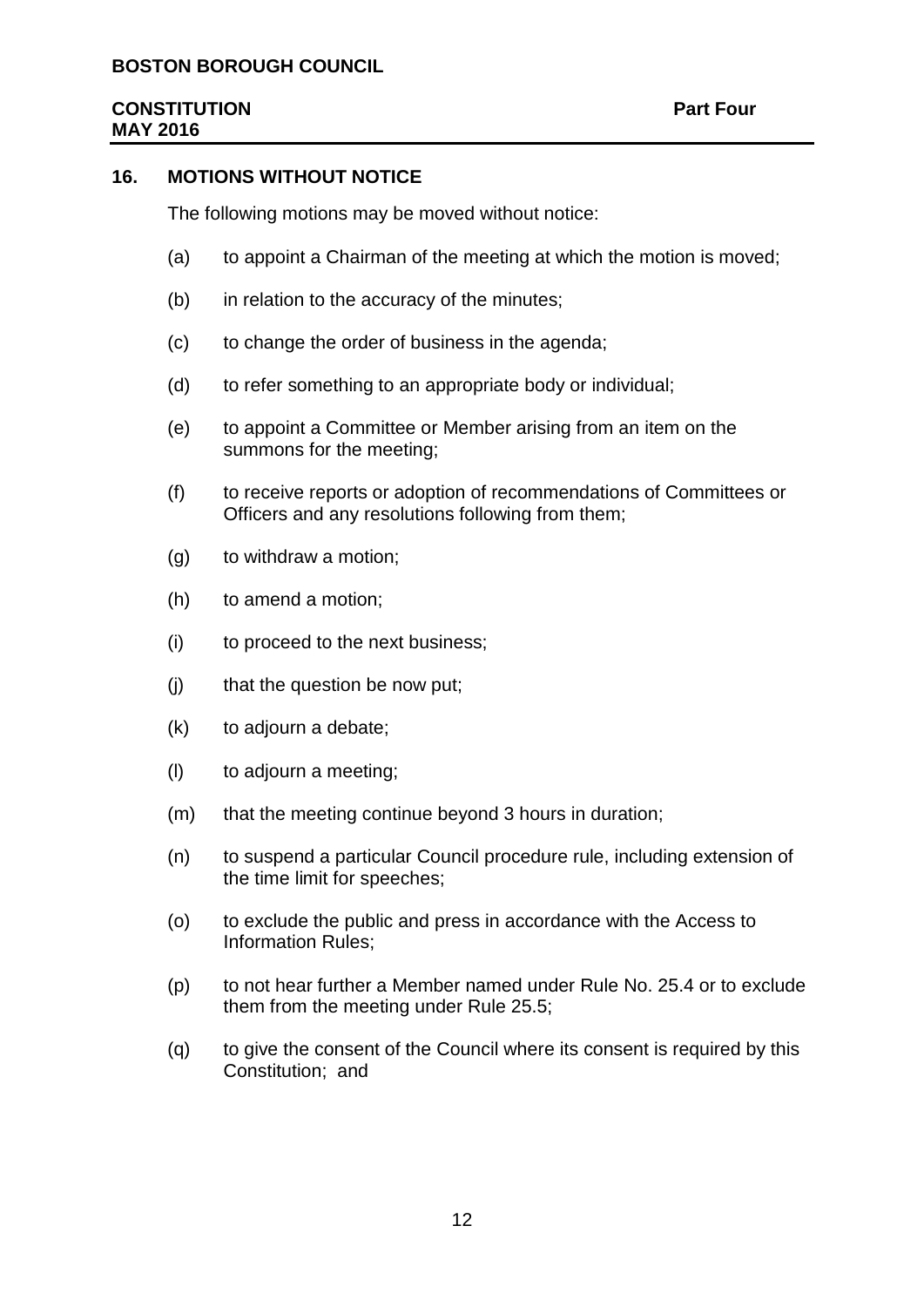#### **17. RULES OF DEBATE**

#### **17.1 No speeches until motion seconded**

No speeches may be made after the mover has moved a proposal and explained the purpose of it until the motion has been seconded.

#### **17.2 Right to require motion in writing**

Unless notice of the motion has already been given, the Mayor may require it to be written down and handed to him/her before it is discussed.

#### **17.3 Seconder's speech**

When seconding a motion or amendment, a Member may reserve the right to speak until later in the debate.

#### **17.4 Content and length of speeches**

Speeches must be directed to the question under discussion or to a personal explanation or point or order. No speech may exceed 5 minutes without the consent of the meeting.

#### **17.5 When a Member may speak again**

A Member who has spoken on a motion may not speak again whilst it is the subject of debate, except:

- (a) to speak once on an amendment moved by another Member;
- (b) to move a further amendment if the motion has been amended since he/she last spoke;
- (c) if his/her first speech was on an amendment moved by another Member, to speak on the main issue (whether or not the amendment on which he/she spoke was carried);
- (d) in exercise of a right of reply (summing up);
- (e) on a point of order; and
- (f) by way of personal explanation.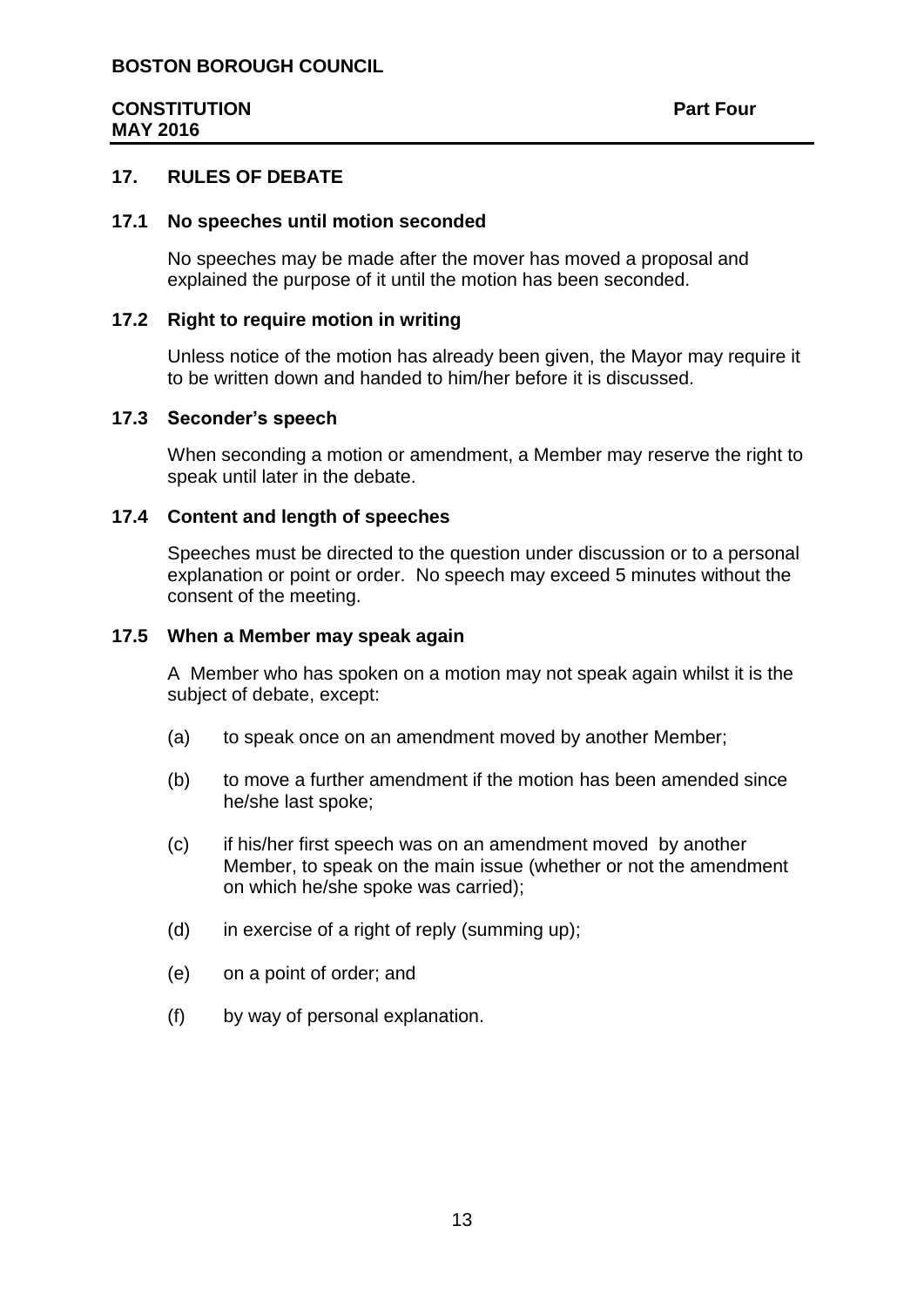## **17.6 Amendments to motions**

- (a) An amendment to a motion must be relevant to the motion and will either be:
	- (i) to refer the matter to an appropriate body or individual for consideration or reconsideration;
	- (ii) to leave out words;
	- (iii) to leave out words and insert or add others; or
	- (iv) to insert or add words.

As long as the effect of (ii) to (iv) is not to negate the motion.

- (b) Only one amendment may be moved and discussed at any one time. No further amendment may be moved until the amendment under discussion has been disposed of, but notice of any number of amendments maybe given.
- (c) If an amendment is not carried, other amendments to the original motion may be moved.
- (d) If an amendment is carried, the motion as amended takes the place of the original motion. This becomes the substantive motion to which any further amendments are moved.
- (e) After an amendment has been carried, the Mayor will read out the amended motion before accepting any further amendments, or if there are none, put it to the vote.

#### 1**7.7 Alteration of motion**

- (a) A Member may alter a motion of which he/she has given notice with the consent of the meeting. The meeting's consent will be signified without discussion.
- (b) A Member may alter a motion which he/she has moved without notice with the consent of both the meeting and the seconder. The meeting's consent will be signified without discussion.
- (c) Only alterations which could be made as an amendment may be made.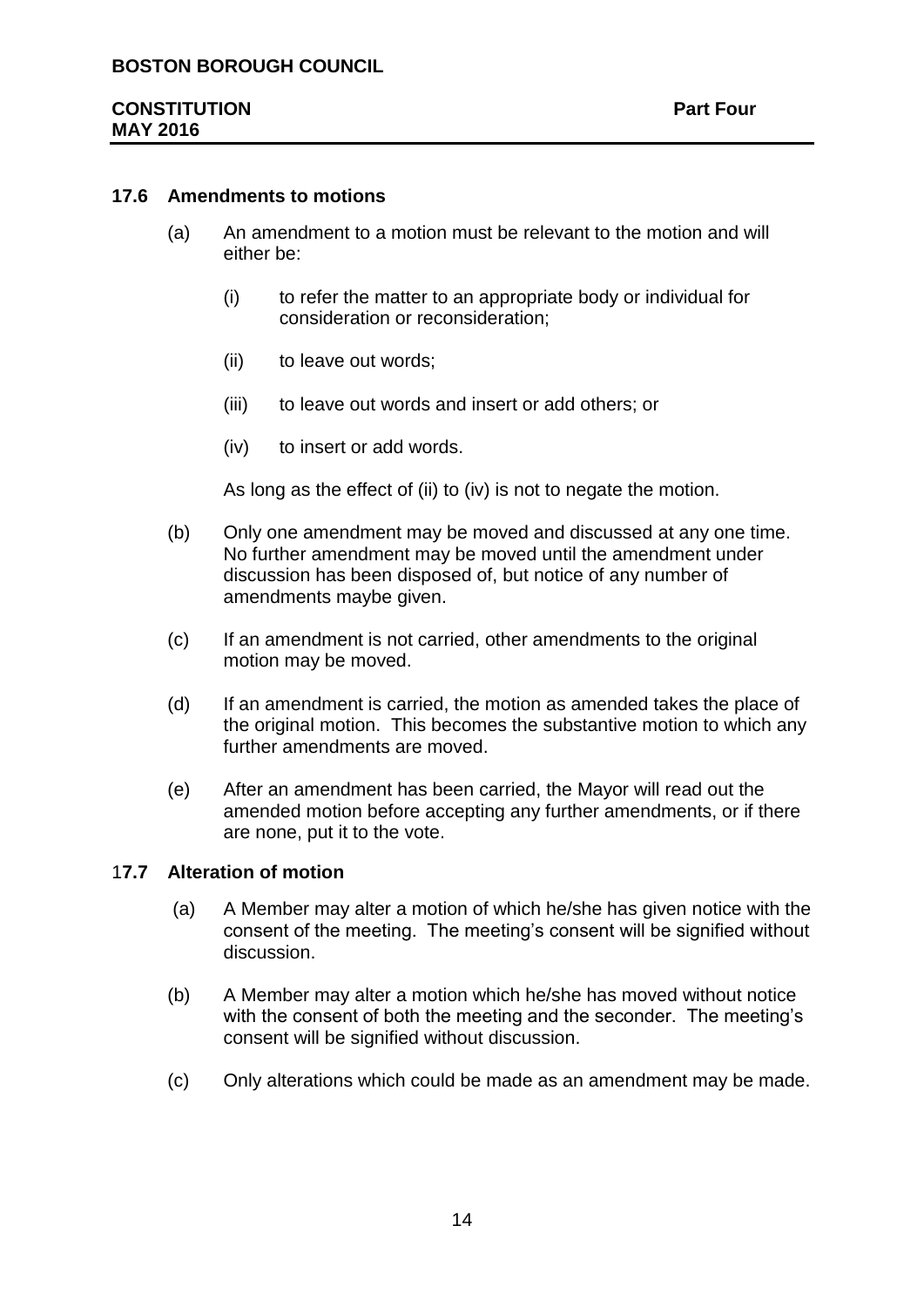# **17.8 Withdrawal of motion**

A Member may withdraw a motion which he/she has moved with the consent of both the meeting and the seconder. The meeting's consent will be signified without discussion. No Member may speak on the motion after the mover has asked permission to withdraw it unless permission is refused.

## **17.9 Right of reply**

- (a) The mover of a motion has a right to reply at the end of the debate on the motion, immediately before it is put to the vote.
- (b) If an amendment is moved, the mover of the original motion has the right to reply at the close of the debate on the amendment, but may not otherwise speak on it.
- (c) The mover of the amendment has no right of reply during the debate on his or her amendment.

#### **17.10 Motions which may be moved during debate**

When a motion is under debate, no other motion may be moved except the following procedural motions:

- (a) to withdraw a motion;
- (b) to amend a motion;
- (c) to proceed to the next business;
- (d) that the question be now put;
- (e) to adjourn a debate;
- (f) to adjourn a meeting;
- (g) to extend the time limit for a speech;
- (h) that the meeting continue beyond 3 hours in duration;
- (i) to exclude the public and press in accordance with the Access to Information Rules;
- (j) to not hear further a Member named under Rule 25.4 or to exclude them from the meeting under Rule 25.5; and
- (k) to refer the subject of debate back to a relevant Panel or Committee.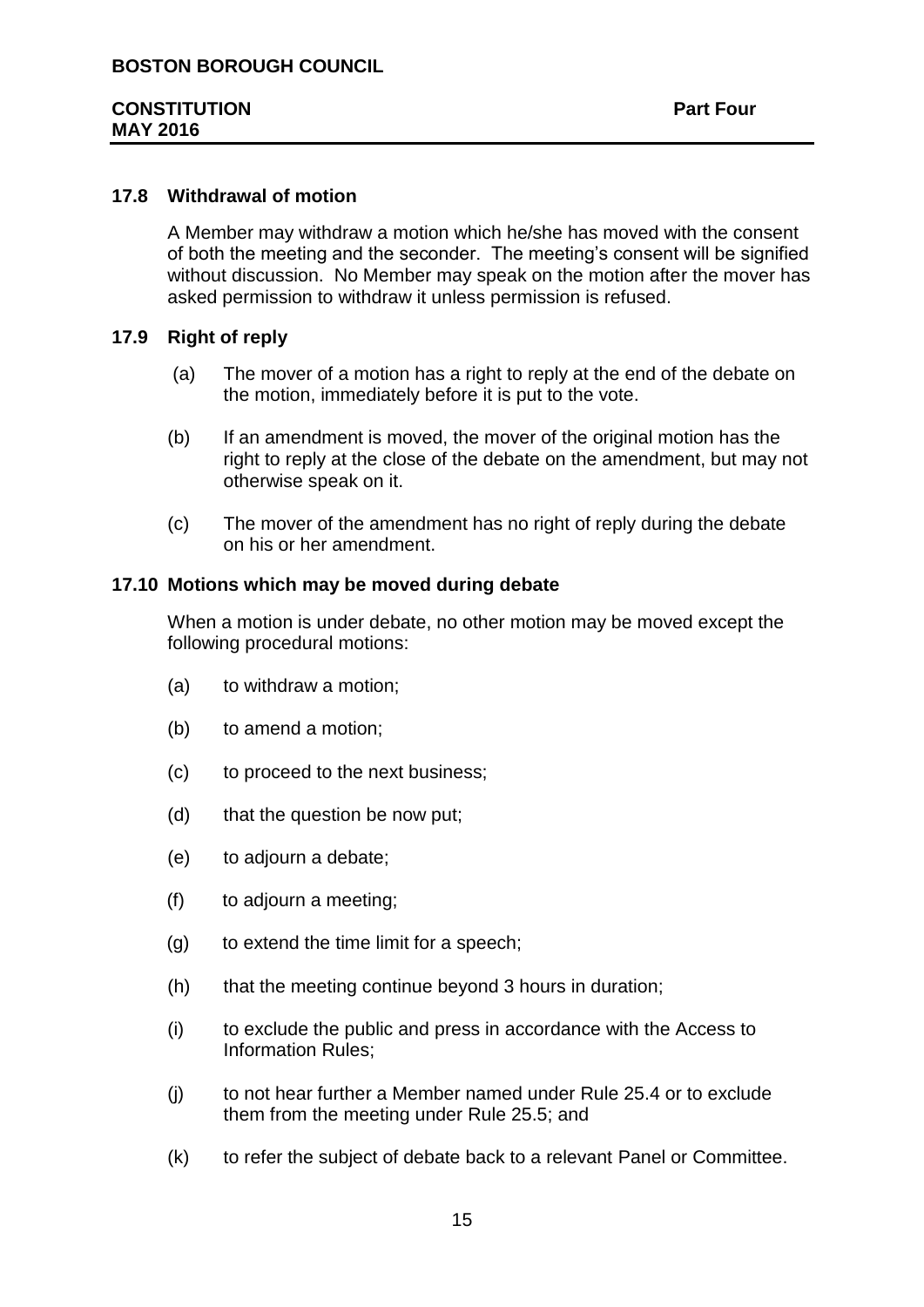#### **17.11 Closure motions**

- (a) A Member may move, without comment, the following motions at the end of a speech of another Member.
	- (i) to proceed to the next business;
	- (ii) that the question be now put;
	- (iii) to adjourn a debate; or
	- (iv) to adjourn a meeting.
- (b) If a motion to proceed to next business is seconded and the Mayor thinks the item has been sufficiently discussed, he or she will give the mover of the original motion a right of reply and then put the procedural motion to the vote.
- (c) If a motion that the question be now put is seconded and the Mayor thinks the item has been sufficiently discussed, he/she will put the procedural motion to the vote. If it is passed, he/she will give the mover of the original motion a right of reply before putting his/her motion to the vote.
- (d) If a motion to adjourn the debate or to adjourn the meeting is seconded and the Mayor thinks the item has not been sufficiently discussed and cannot reasonably be so discussed on that occasion, he/she will put the procedural motion to the vote without giving the mover of the original motion the right of reply.

### **17.12 Point of Order**

A Member may raise a point of order at any time. The Mayor will hear them immediately. A point of order may only relate to an alleged breach of these Council Procedure Rules or the law. The Member must indicate the rule or law and the way in which he/she considers it has been broken.

A Member may not upon raising a point of order express differences of opinion with, or contradict a speaker on the question before the meeting.

The ruling of the Mayor on a point of order shall be final and not open to discussion. The Member against whom the point of order is raised shall sit until the Mayor has given his/her decision.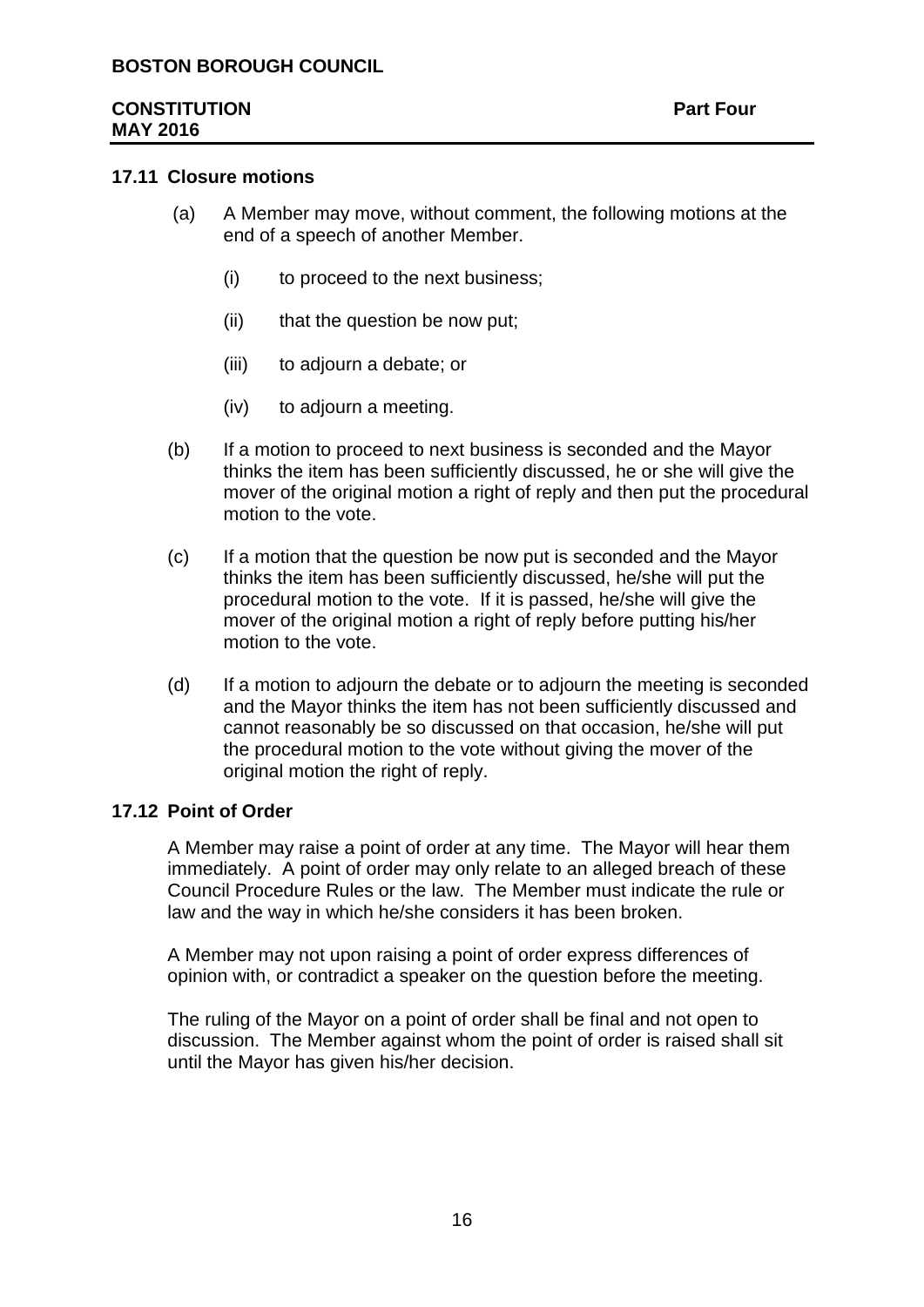## **17.13 Personal explanation**

A Member may make a personal explanation at any time. A personal explanation may only relate to some material part of an earlier speech by the Member which may appear to have been misunderstood in the present debate.

A Member may not, upon a personal explanation, otherwise comment upon or answer the speech of another Member to seek to clarify or add to his former speech.

The ruling of the Mayor on the admissibility of a personal explanation will be final and not open to discussion.

#### **17.14 Recommendations subject to Debate**

- (a) The recommendation shall be introduced by the appropriate Cabinet Member or the Chairman of the Committee which made the recommendation or by some other member on that Member's behalf.
- (b) The introducing Member may either:
	- (i) move acceptance; or
	- (ii) move a reference back
- (c) A motion to accept a recommendation shall not be debated unless seconded.
- (d) A vote shall not be taken on a motion to accept a recommendation unless the proposer has been given an opportunity to sum up the debate.
- (e) If the recommendation or reserved decision is not in accord with their own views, the proposer and seconder of the formal motion shall be permitted to speak against the same in the debate, but the proposer shall not then have a right of reply to the debate.

#### **17.15 Consideration of items referred direct to the Council by Officers**

Where the Council considers an item of business which has been referred direct to it by either the Chief Executive, the Monitoring Officer or a Corporate Director (Chief Officer) pursuant to Rule 2 (xi) the following procedure shall apply:-

(a) the appropriate officer shall be re quested to introduce any officer report presented to the meeting in connection with the item; and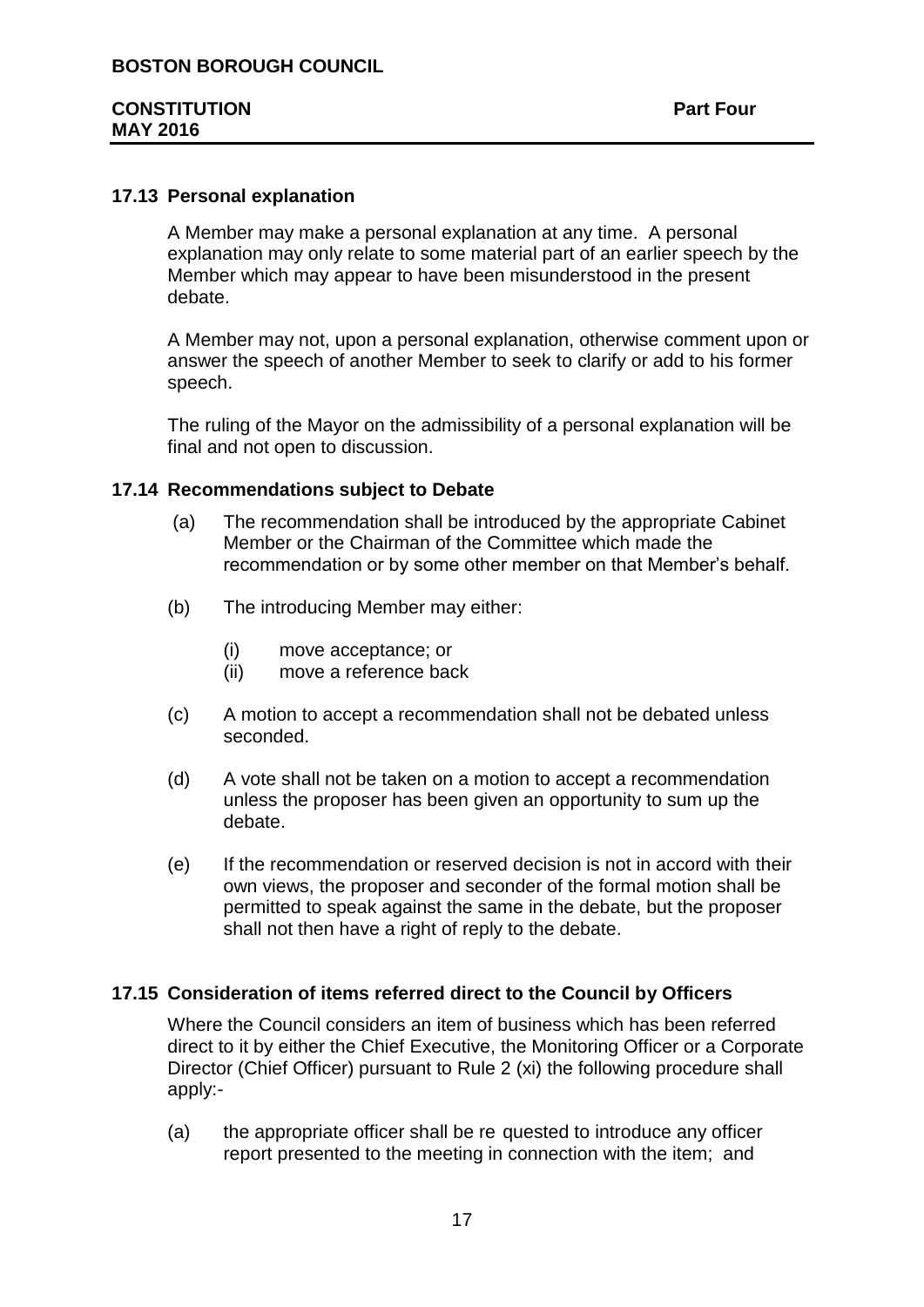(b) thereafter the item may be disposed of in accordance with the Council's usual procedures with regard to motions and possible amendments thereto.

# **17.16 Additional Rules of Debate for Council Meetings**

- (i) A Member shall stand when speaking unless disabled from doing so.
- (ii) While a Member is speaking, the other Members shall remain seated and silent unless rising to a point of order or in personal explanation.
- (iii) Whenever the Mayor rises during the debate, a Member then standing shall resume his/her seat, and the Council shall be silent.

# **18. STATE OF THE AREA DEBATES**

# **18.1 Calling of debate**

The Leader of the Council may call a state of the area debate on important local issues from time to time in consultation with the Mayor and the Chief Executive.

The Leader of the Opposition may also call for a state of the area debate with the agreement of the Leader of the Council

# **18.2 Form of debate**

The Leader of the Council, in consultation with the Chief Executive, will decide the form of the debate with the aim of enabling the widest possible involvement and publicity. This may include holding workshops and other events prior to or during the state of the area debate.

# **18.3 Chairing of debate**

The debate will be chaired by the Mayor.

# **18.4 Results of debate**

The results of the debate will be:

- (a) disseminated as widely as possible within the community and to agencies and organisations in the area; and
- (b) considered by the Leader of the Council in proposing the budget and policy framework to the Council for the coming year.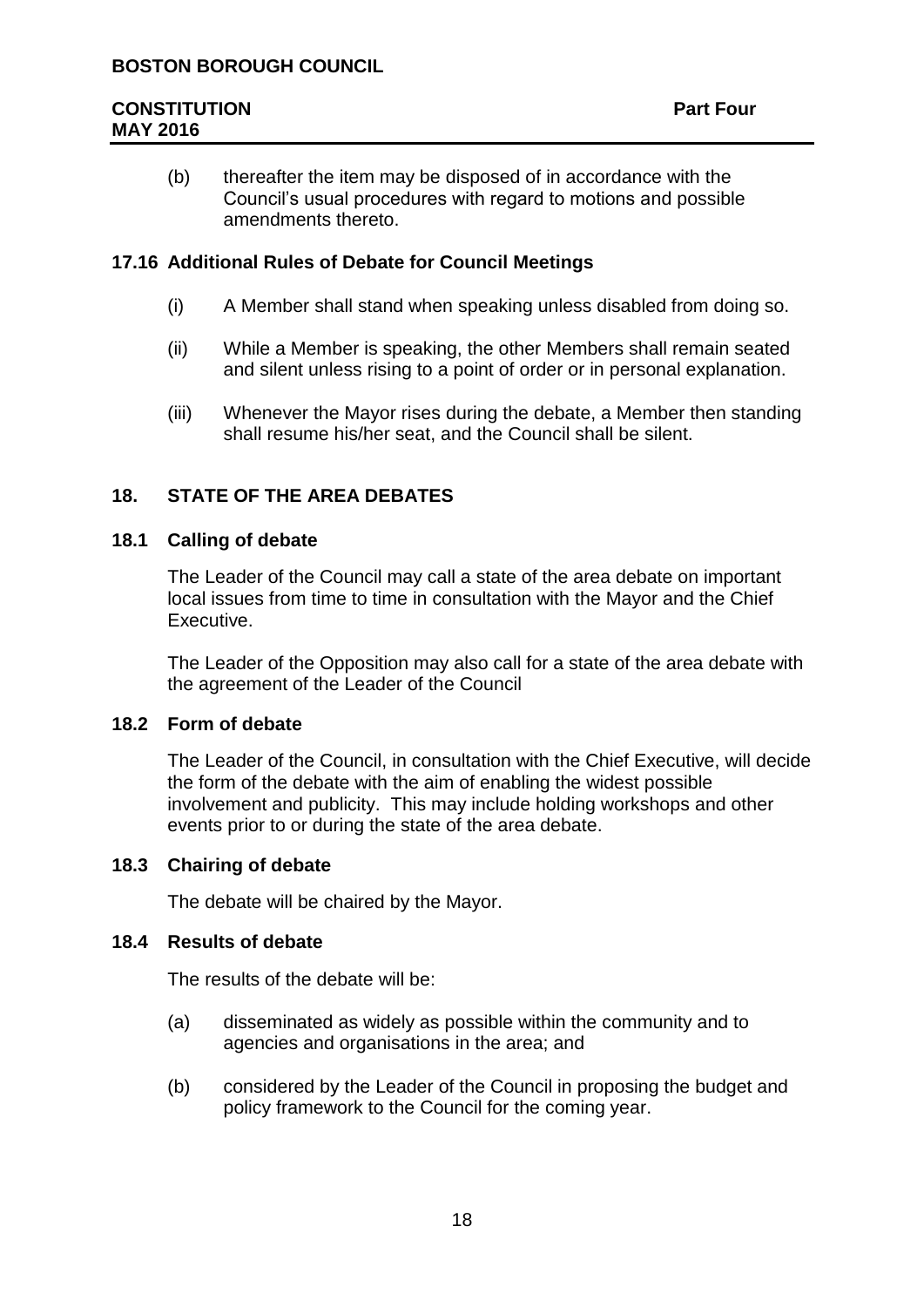#### **19. PREVIOUS DECISIONS AND MOTIONS**

#### **19.1 Motions to rescind a previous decision**

A motion or amendment to rescind a decision made at a meeting of the Council within the past six months cannot be moved unless the notice of motion is signed by at least one third of the Members of the Council. This rule shall not apply to motions moved in pursuance of the report or a recommendation of a Committee.

#### **20. VOTING**

#### **20.1 Majority**

Unless this Constitution provides otherwise, any matter will be decided by a simple majority of those Members voting and present in the room at the time the question was put.

#### **20.2 Mayor's casting vote**

If there are equal numbers of votes for and against, the Mayor will have a second or casting vote. There will be no restriction on how the Mayor chooses to exercise a casting vote.

#### **20.3 Show of hands**

Unless a ballot or recorded vote is demanded under Rules 20.4 and 20.5 the Mayor will take the vote by show of hands, or if there is no dissent, by the affirmation of the meeting.

#### **20.4 Ballots**

The vote will take place by ballot if at least one-third of the Members present at the meeting demand it. The Mayor will announce the numerical results of the ballot immediately the result is known.

## **20.5 Recorded vote**

If at least one-third of the Members present at the meeting demand it, the names for and against the motion or amendment or abstaining from voting will be taken down in writing and entered into the minutes. A demand for a recorded vote will override a demand for a ballot.

#### **20.6 Right to require individual vote to be recorded**

Where any Member requests it immediately after the vote is taken, their vote will be so recorded in the minutes to show whether they voted for or against the motion or abstained from voting.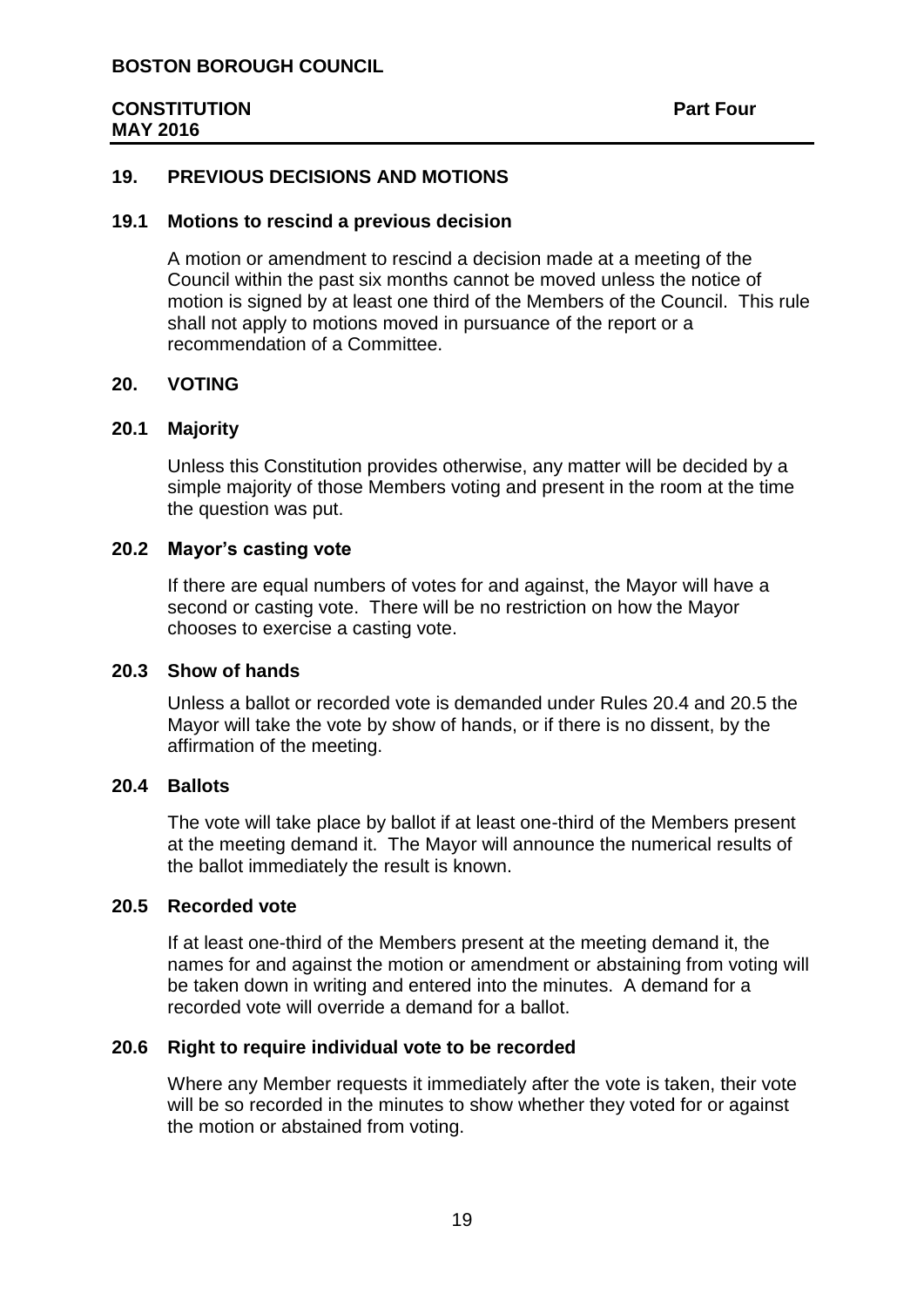# **20.7 Dissent**

Subject to Rule 20.6, no expression of dissent or disapproval shall be recorded in the minutes.

#### **20.8 Voting on appointments**

If there are more than two people nominated for any position to be filled and there is not a clear majority of votes in favour of one person, then the name of the person with the least number of votes will be taken off the list and a new vote taken. The process will continue until there is a majority of votes for one person.

#### **20.9 Recorded Vote at Budget Meeting**

Immediately after any vote is taken relating to the budget and Council Tax setting at a budget decision meeting there shall be recorded in the minutes of the proceedings of the meting the names of the persons who cast a vote for the decision or against the decision or who abstained from voting.

'Budget decision' shall have the meaning prescribed in the Local Authorities (Standing Orders) (England) Amendment) Regulations 2014.

#### **21. MINUTES**

#### **21.1 Signing the minutes**

The Mayor will sign the minutes of the proceedings at the next suitable meeting. The Mayor will move that the minutes of the previous meeting be signed as a correct record. The only part of the minutes that can be discussed is their accuracy.

#### **21.2 No requirement to sign minutes of previous meeting at extraordinary meeting.**

Where in relation to any meeting, the next meeting for the purpose of signing the minutes is a meeting called under paragraph 3 of Schedule 12 to the Local Government Act 1972 (an Extraordinary Meeting), then the next following meeting (being a meeting called otherwise than under that paragraph) will be treated as a suitable meeting for the purposes of paragraph 41 (1) and (2) of Schedule 12 relating to signing of minutes.

## **21.3 Form of minutes**

Minutes will contain all motions and amendments in the exact form and order in which the Mayor put them. Whilst outcomes and decisions will be fully recorded the preamble will comprise a summary of what transpired at a meeting.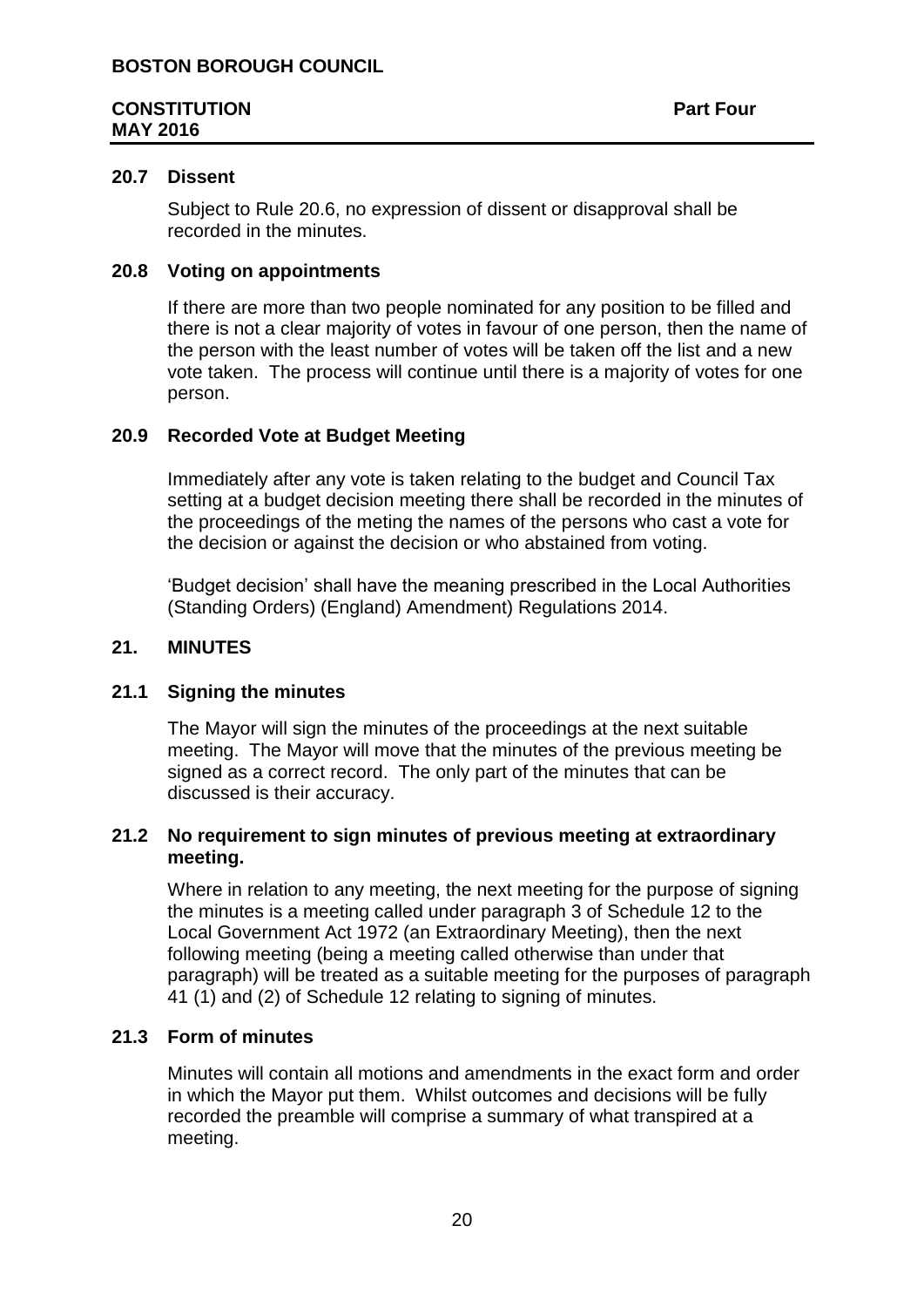#### **22. RECORD OF ATTENDANCE**

All Members present during the whole or part of a meeting must sign their names in the attendance register before the conclusion of every meeting to assist with the record of attendance.

# **23. EXCLUSION OF PUBLIC AND PRESS**

Members of the public and press may only be excluded either in accordance with the Access to Information Rules in Part 4 of this Constitution or Rule No. 26 (Disturbance by Public).

# **24. RECORDING AND OTHER APPARATUS AT MEETINGS**

- 24.1 Members of the public are entitled to report on meetings of the Council, Cabinet, and committees, except in circumstances where the public have been excluded as permitted by law.
- 24.2 Reporting means :-
	- Filming, photographing or making an audio recording of proceedings at a meeting;
	- Using any other means for enabling a person who is not present to see or hear proceedings at a meeting as it takes place or later; or
	- Reporting or providing commentary on proceedings at a meeting, orally or in writing, so the report or commentary is available as the meeting takes place or later if the person is not present.
- 24.3 Anyone present at a meeting as it takes place is not permitted to carry out an oral commentary or report. This is to prevent the business of the meeting being disrupted.
- 24.4 Members of the public are asked to remain seated throughout the meeting as standing up and walking around could distract from the business in hand.
- 24.5 For meetings held in the Municipal Buildings, members of the public are welcome to use the Council's Wi-Fi facilities, which can be accessed by selecting from the list of available networks shown the device. Occasionally, meetings may take place in venues not operated by the Council and in such circumstances members of the public are advised to check with the venue whether Wi-Fi is available.
- 24.6 In order to avoid accidents, the Council regrets that it is unable to facilitate members of the public using electric plug sockets in meetings for their equipment.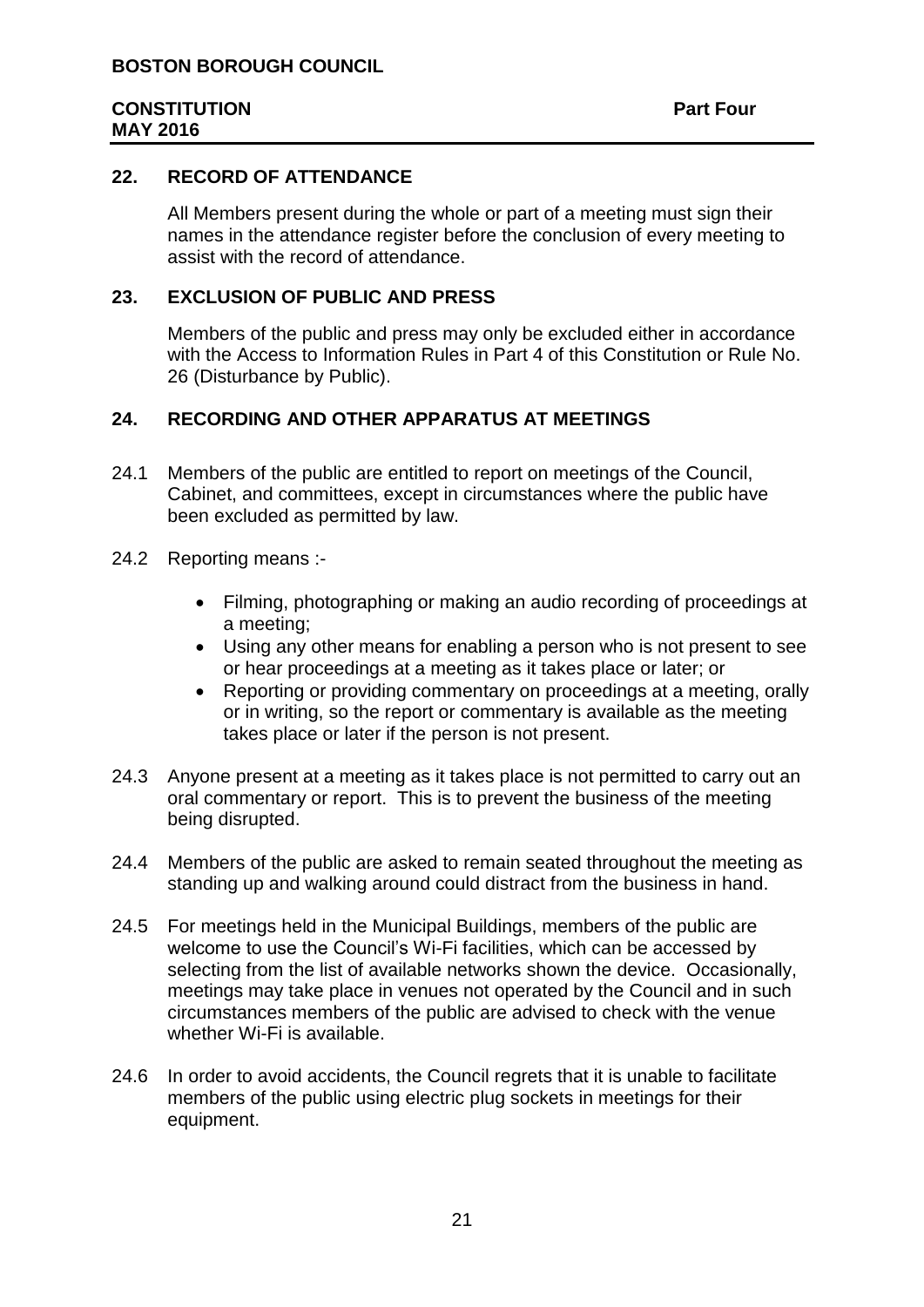#### **25. MEMBERS' CONDUCT**

#### **25.1 Interests**

Members with interests to declare in respect of any item of business to be transacted at a meeting should do so at the earliest opportunity on the agenda.

Where a Member has a Disclosable Pecuniary Interest as defined by Regulations under the Localism Act 2011, they are required to leave the meeting during discussion and voting on the item in which they have a Disclosable Pecuniary Interest (unless a dispensation has been granted).

#### **25.2 Standing to speak**

When a Member speaks at the Council meeting they must stand and address the meeting through the Mayor. If more than one Member stands, the Mayor will ask one to speak and the others must sit. Other Members must remain seated whilst a Member is speaking unless they wish to make a point of order or a point of personal explanation.

#### **25.3 Mayor standing**

When the Mayor stands during a debate, any Member speaking at the time must stop and sit down. The meeting must be silent.

## **25.4 Member not to be heard further**

If a Member persistently disregards the ruling of the Mayor by behaving improperly or offensively or deliberately obstructs business, the Mayor may move that the Member be not heard further. If seconded, the motion will be voted on without discussion.

#### **25.5 Member to leave the meeting**

If the Member continues to behave improperly after such a motion is carried, the Mayor may move that either the Member leaves the meeting or that the meeting is adjourned for a specified period. If seconded, the motion will be voted on without discussion.

#### **25.6 General disturbance**

If there is a general disturbance making orderly business impossible, the Mayor may adjourn the meeting for as long as he/she thinks necessary.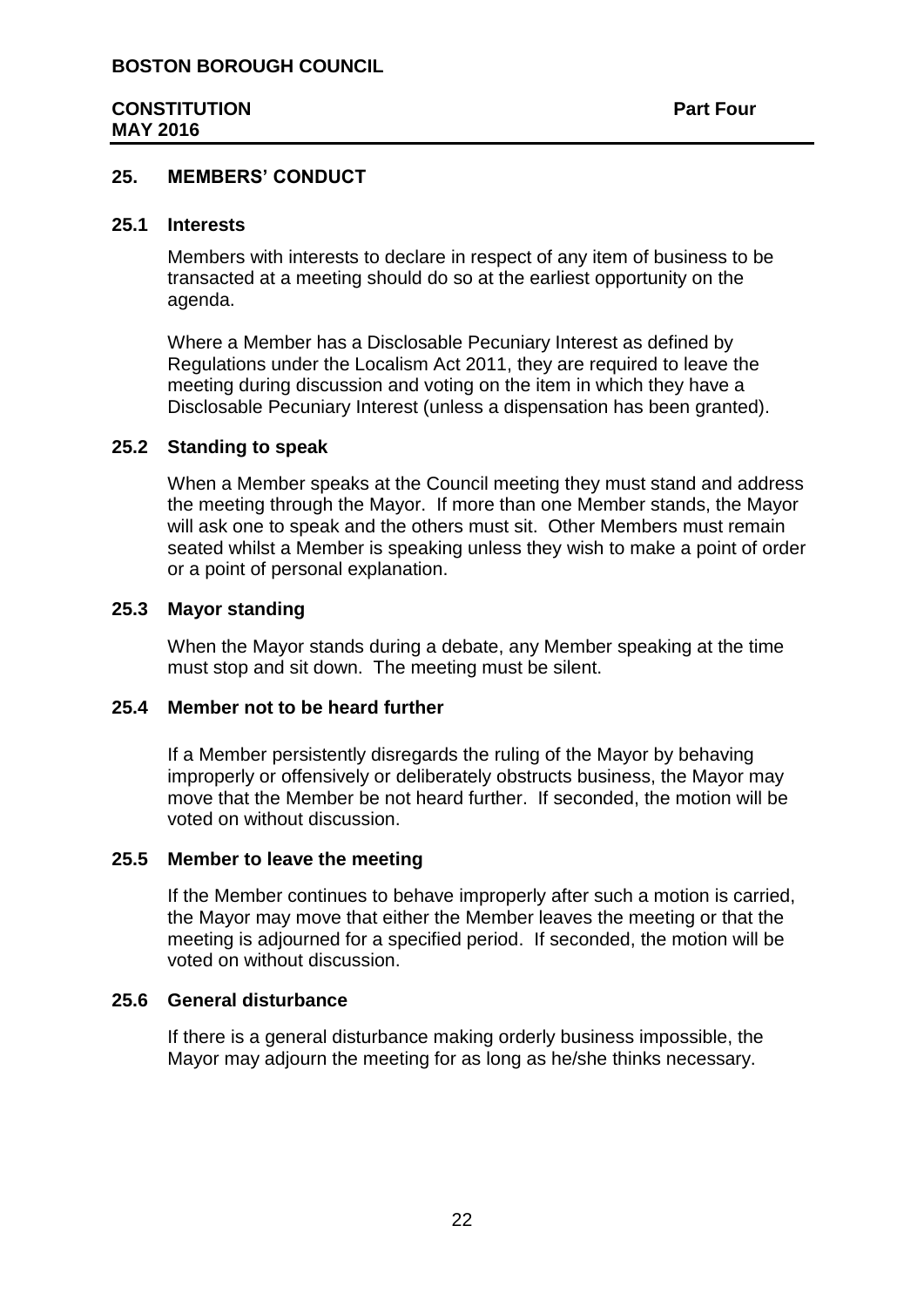#### **26. DISTURBANCE BY PUBLIC**

#### **26.1 Removal of member of the public**

If a member of the public interrupts proceedings, the Mayor will warn the person concerned. If they continue to interrupt, the Mayor will order their removal from the meeting room.

#### **26.2 Clearance of part of meeting room**

If there is a general disturbance in any part of the meeting room open to the public, the Mayor may call for that part to be cleared, and may adjourn the meeting for so long as he/she thinks necessary.

## **27. SUSPENSION AND AMENDMENT OF MEETING PROCEDURE RULES**

#### **27.1 Suspension**

All of these Council Rules of Procedure except:

| 6.0         | (Notice of a Summons to Meetings)                   |
|-------------|-----------------------------------------------------|
| 15.0        | (Motions Affecting Persons Employed by the Council) |
| 20.5        | (Ability to call for a recorded vote)               |
| 20.6        | (Right to require individual vote to be recorded)   |
| 21.1 & 21.2 | (Signing the Minutes)                               |
| 25.1        | (Interests)                                         |
| 25.6        | (General Disturbance)                               |
| 27.1        | (Suspension of Procedure Rules)                     |
| 27.2        | (Variation and Revocation of Procedure Rules)       |
| 28.5(g)     | (Opportunity for Corporate Director to advise)      |
| 29.0        | (Interpretation)                                    |
|             |                                                     |

may be suspended by motion on notice or without notice if at least one half of the whole number of Members of the Council are present. Suspension may be for the duration of the meeting or in respect of any particular item of business.

#### **27.2 Variation and Revocation of Procedure Rules**

- (a) These Procedure Rules may not be varied or revoked except by the Council.
- (b) Variation and revocation of these Procedure Rules shall not be discussed or considered by the Council except on the recommendation of a Committee of the Council. Other motions to vary and revoke these Standing Orders shall, if seconded, be adjourned to the next ordinary meeting of the Council and the motion shall be referred to a Committee for its recommendation in relation to the motion.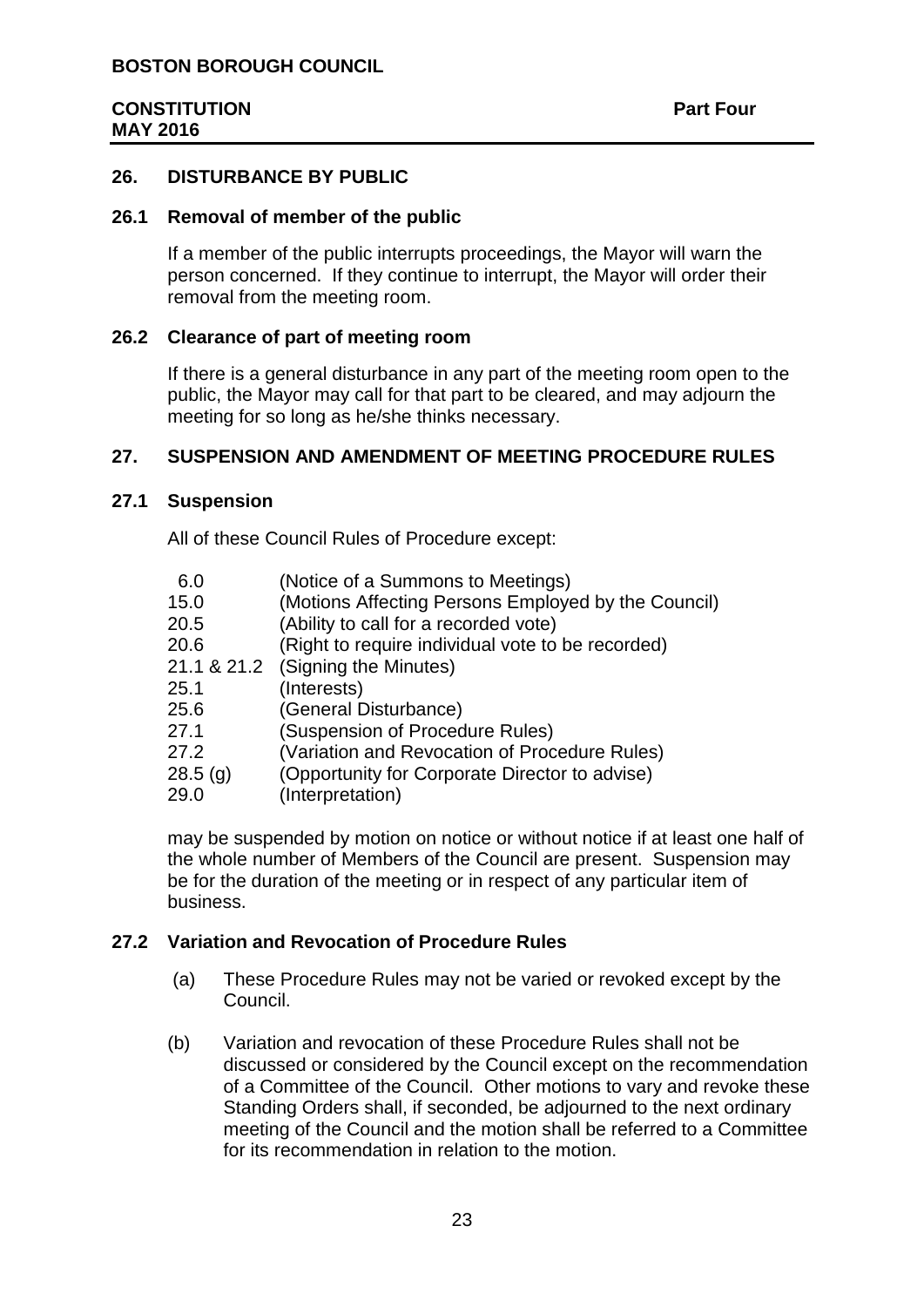#### **28. APPLICATION TO COMMITTEES AND SUB-COMMITTEES**

#### **28.1 Application of Council Procedure Rules**

All of the Council Procedure Rules apply to meetings of full Council except rule 28. None of the rules apply to meetings of the Cabinet. Only rules 4 – 10, 11.3 – 11.6, 12 – 17 (but not 17.5), and 20 – 29 (but not 25.2) apply to meetings of committees and sub-committees.

(Note: Any reference in these Procedure Rules to committees and subcommittees includes any panel, panel, working group or other such body of the Council).

#### **28.2 Co-option**

- (a) No committee shall co-opt members under Section 102 of the Local Government Act 1972 or Section 21 of the Local Government Act 2000 without the approval of the Council.
- (b) The Council may approve the co-option of members to any committee for such limited periods or for such specific purposes as the Council sees fit.

#### **28.3 Attendance at Meetings**

- (a) Subject to paragraph (6), any Member of the Council may attend any meeting of any committee on which he/she is not a member.
- (b) A Member attending a meeting under paragraph (a) may remain at the meeting even though the public has been excluded unless the committee, by resolution specifying the reason for doing so, requests him/her to leave.
- (c) A Member attending a meeting of the committee under paragraph (a) may not take part in the committee's discussion of any item except at the discretion of the Chairman.
- (d) A Member attending a meeting of a committee under paragraph (a) shall not take part in the voting on any item, unless acting as a substitute (see Rule 4).
- (e) Paragraph (a) shall not entitle a member of the Council to attend any meeting of a committee of which he/she is not a member whilst any matter in which he/she has a Disclosable Pecuniary Interest or significant conflict of interest under the Boston Members Code of Conduct, is under discussion.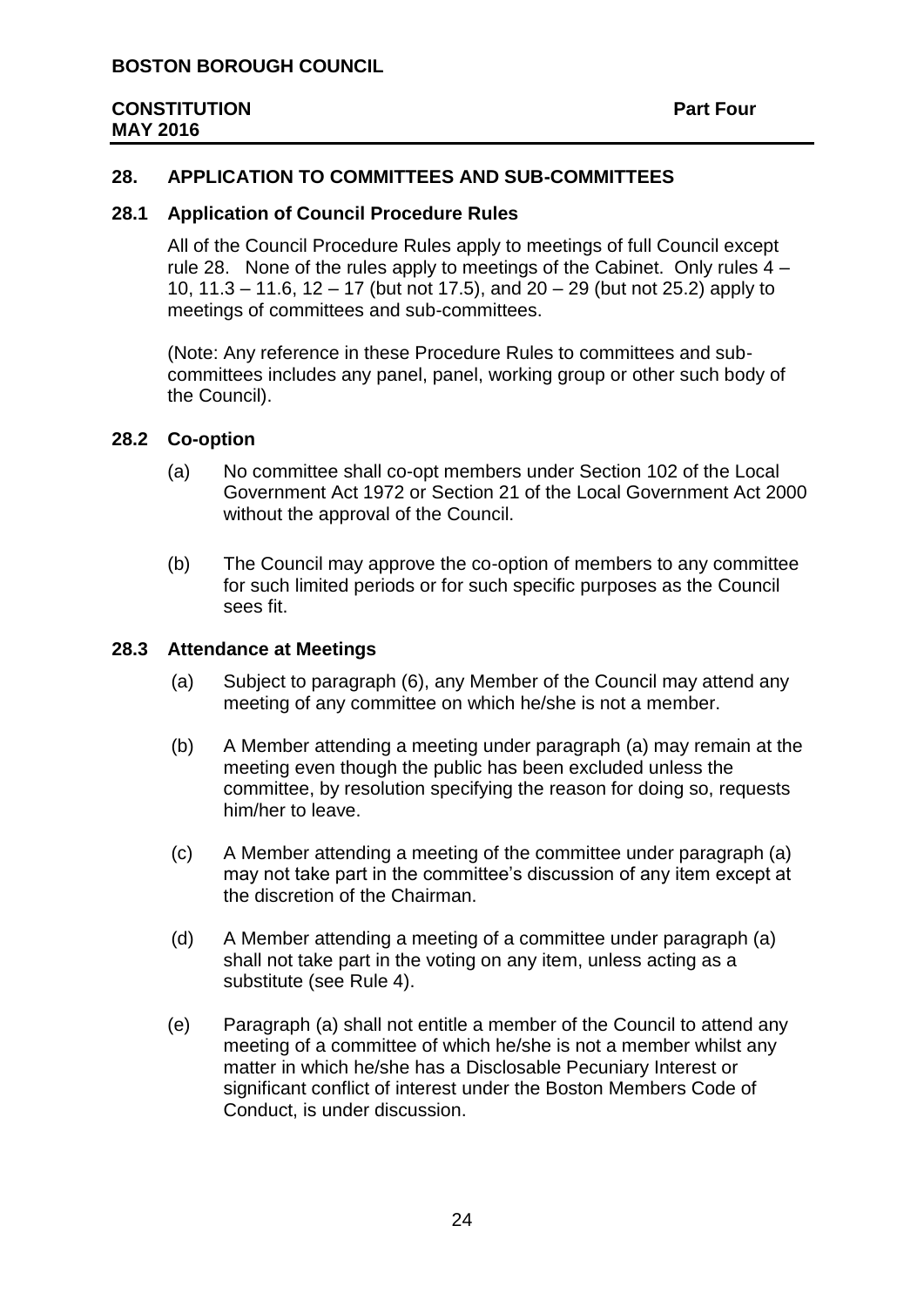# **28.4 Chairman and Vice-Chairman**

- (a) Chairmen and Vice-Chairmen shall be appointed at the Annual Meeting of the Council, or elected at the first meeting of the committee thereafter.
- (b) If the Chairman or Vice-Chairman resigns by giving written notice of resignation to the Chief Executive, the committee shall, as the first item of business at the next meeting, elect a successor.-
- (c) The Chairman if present, shall preside.
- (d) If the Chairman is absent, the Vice-Chairman shall preside.
- (e) If the Chairman and Vice-Chairman are absent, the Committee shall elect one of the members present as Chairman of the meeting.

## **28.5 Business in Committees and Sub-Committees**

Subject to the provisions in the Overview and Scrutiny Procedure Rules (Section 5);

- (a) Ordinary meetings of committees shall be held on such dates as the Council shall at its annual meeting decide.
- (b) Committees may decide to hold such special meetings as they consider necessary .
- (c) The Chairman or, in his absence, the Vice-Chairman may call a special meeting of a committee at any time following consultation with the Chief Executive.
- (d) No business shall be transacted at a special meeting of a committee unless notice of that business has been given in writing to all members of the Committee.
- (e) Items of business of a Committee or Sub-Committee shall be arranged in such order as the Chief Executive considers will best ensure the effective despatch of that business.
- (f) During the consideration of any item each Committee and Sub-Committee shall afford to such Strategic Director or such officer representing the Strategic Director as requests it the opportunity to advise upon that item.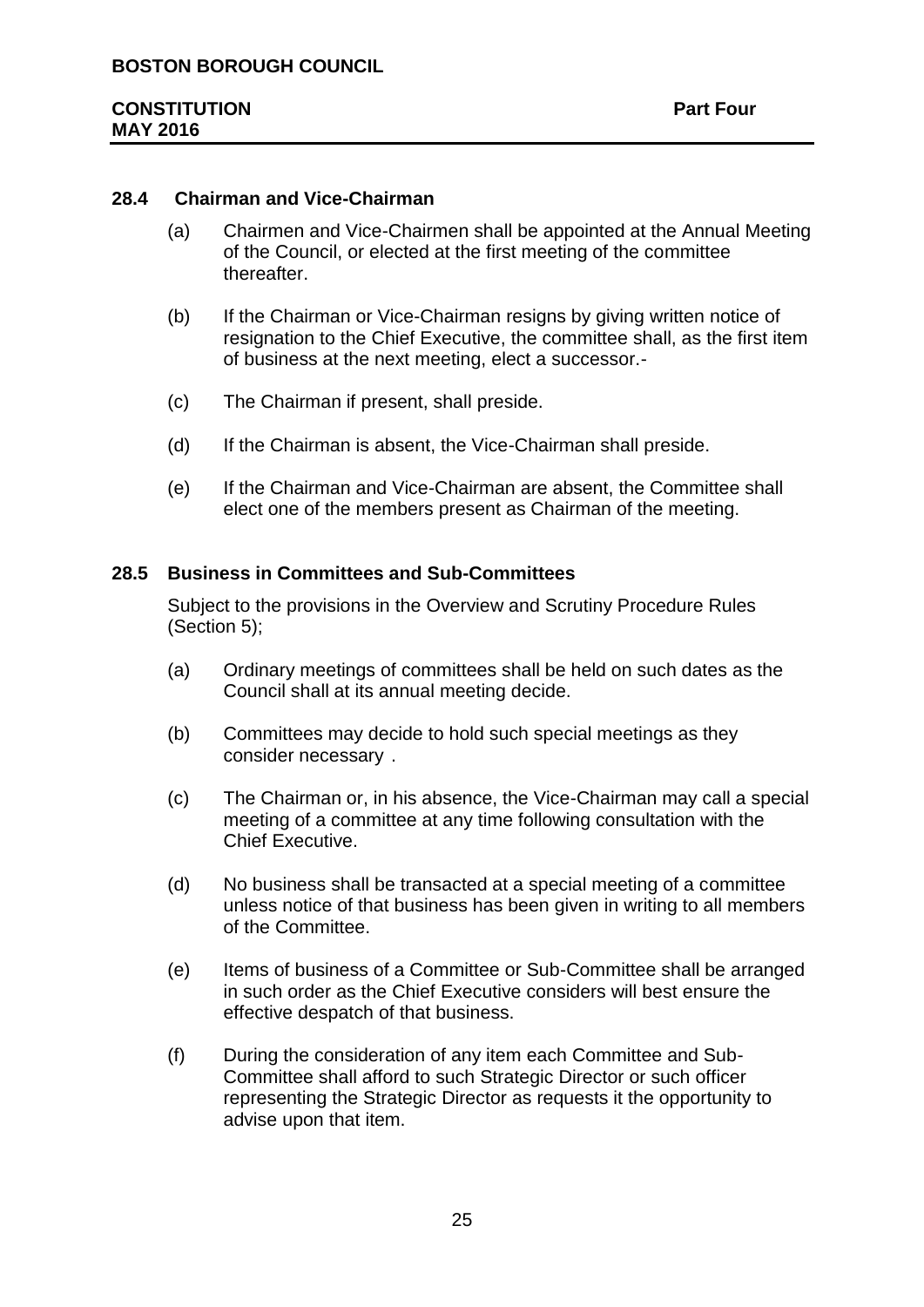(g) The business to be conducted at meetings shall be set out on the agenda accompanying the notice of the meeting. No business shall be conducted if it is not set out on the agenda, unless the Chairman of the meeting is of the opinion that the business is a matter of urgency, by reason of special circumstances, and the reason is recorded in the Minutes, and at least 75% of all voting Members present are in agreement.

# **28.6 Working Parties and Task and Finish Groups**

Committees may establish working parties or task and finish groups to act in an advisory capacity and to make recommendations to the parent committee.

Where such a working party or task and finish group is established the Committee will be required to determine:-

- (i) Its remit
- (ii) Its duration and procedures for reporting back to the parent committee
- (iii) Its membership (including eligibility)

All working parties and task and finish groups shall be held in private unless an express resolution is passed to the contrary.

Where appropriate, the Committee will appoint a lead officer for the conduct of the working party or task and finish group's business.

# **29. INTERPRETATION**

The ruling of the Mayor or the Chairman as to the construction or application of any of these Procedure Rules, or regarding any proceedings of Council meeting or Committee shall not be challenged at any meeting of the Council.

# **30. EMERGENCY ACTION**

Where the Chief Executive or a Strategic Director is satisfied that a decision of or action by the Council is required to meet an urgent or emergency situation that decision may be made or action may be authorised by the Chief Executive or a Strategic Director, after consultation with the Leader and Deputy Leader of the Council, the relevant portfolio holder, the Chairman and the Vice-Chairman of the Regulatory Committee which is delegated the authority to discharge functions in relation to that situation and the appropriate Chairmen of the Overview and Scrutiny Committees.

Any decision made or action taken under this Procedure Rule shall be reported to all members of the Council within seven working days and to the next meeting of the Cabinet or an appropriate Committee.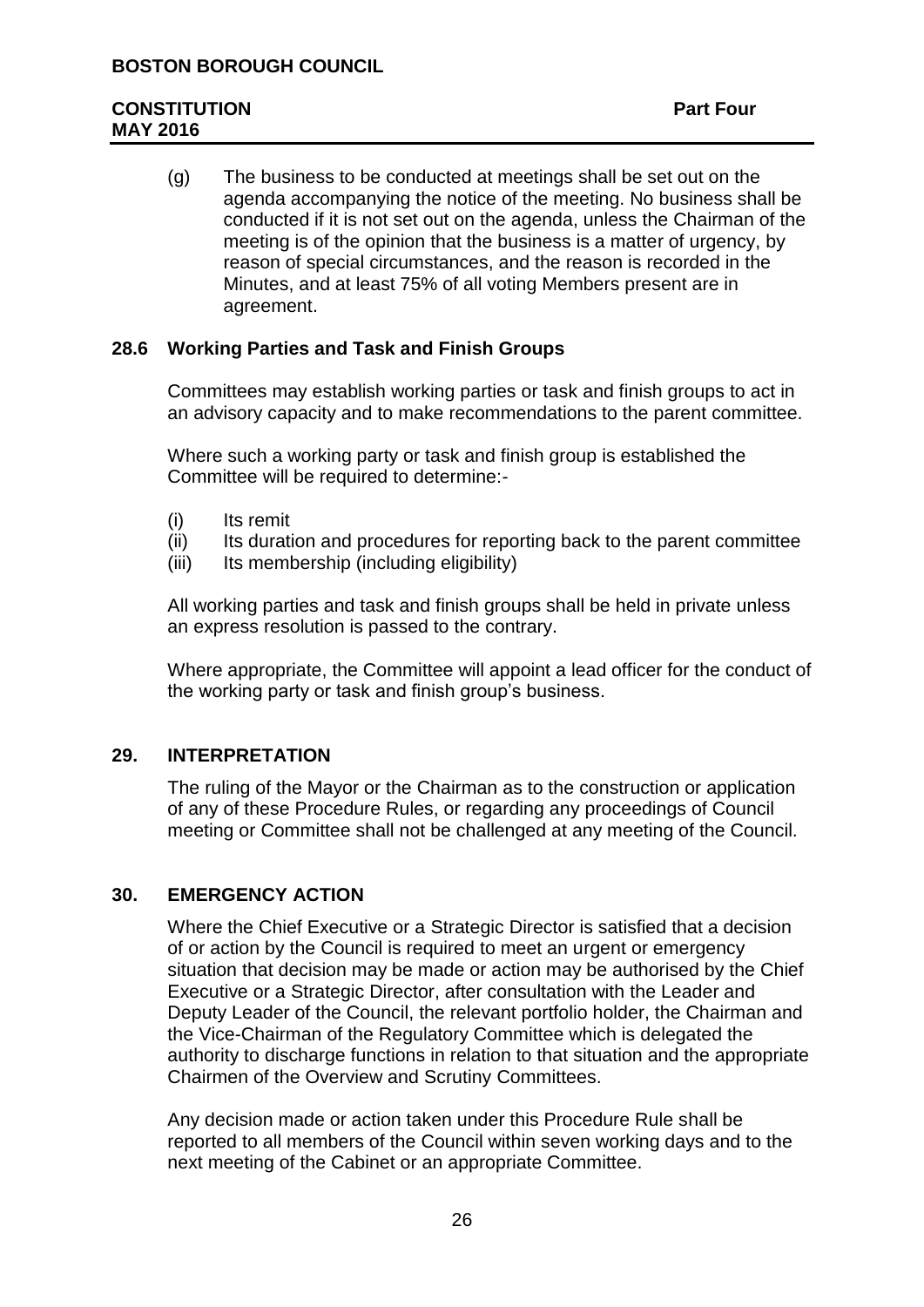# **SCHEDULE 1**

# **TABLE OF COMMITTEES AND QUORUM**

| Name/Type                                  | Quorum |
|--------------------------------------------|--------|
| Council                                    | 11     |
| Cabinet (Executive)                        | 4      |
| <b>Overview &amp; Scrutiny Committees</b>  | 5      |
| <b>Audit and Governance Committee</b>      | 3      |
| <b>Planning Committee</b>                  | 5      |
| Licensing/Regulatory and Appeals Committee | 3      |
| <b>Boston Town Area Committee</b>          | 6      |
| <b>Other Committees and Working Panels</b> | 3      |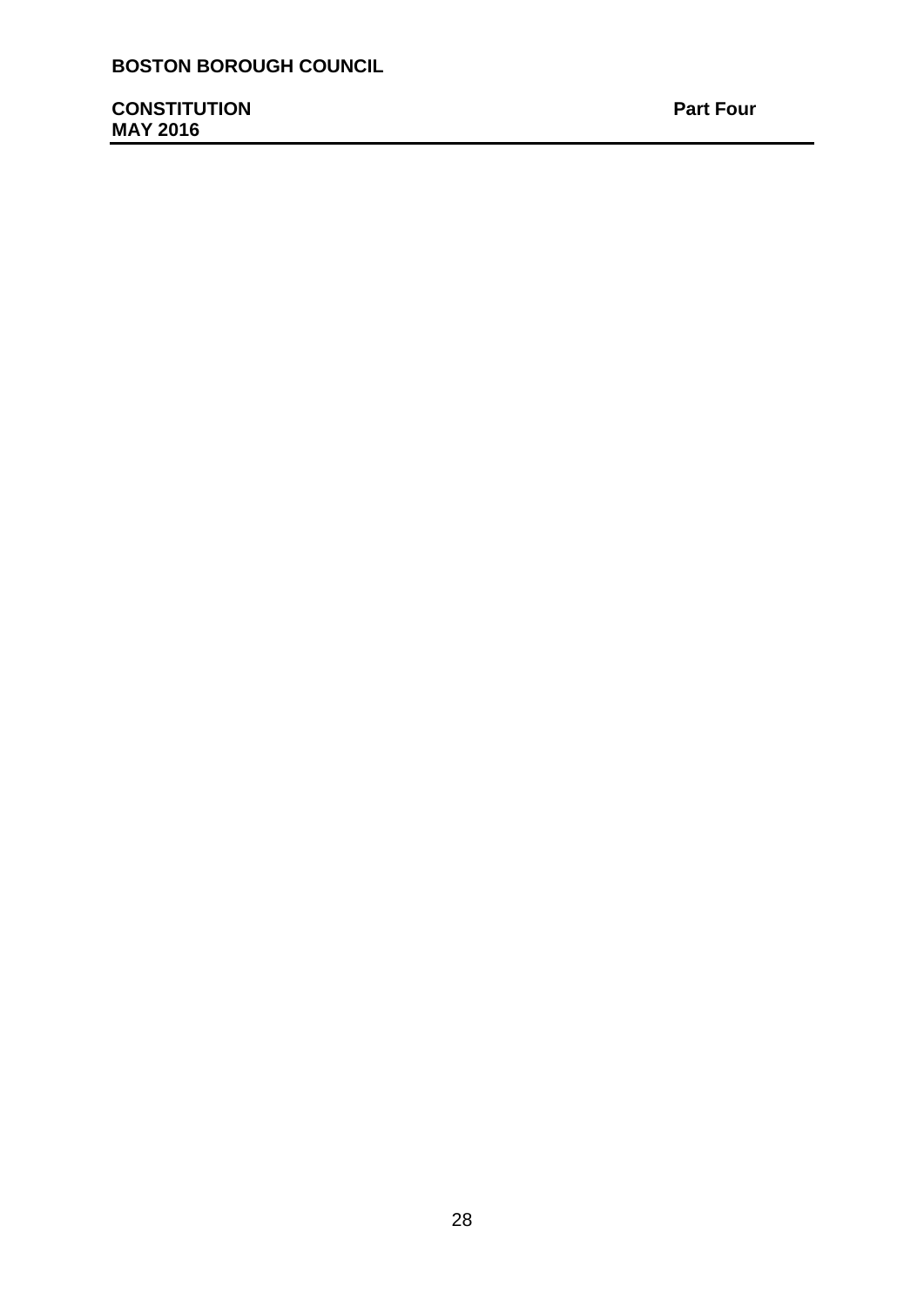# **SCHEDULE 2**

# **SCHEME FOR HANDLING PETITIONS**

#### **1. Guidelines**

1.1 All petitions sent or presented to the Council will receive an acknowledgement from the Council within 10 working days of receipt. This acknowledgement will set out how the petition is to be dealt with. We will treat something as a petition if it is identified as being a petition or if it seems to us that it is intended to be a petition.

Paper petitions can be sent to:-

Democratic Services Manager Boston Borough Council Municipal Buildings West Street Boston. PE21 8QR

Or, via www.boston.gov.uk, in electronic form if created, signed and submitted online by following a procedure to be introduced for the purpose and to be set out on the Council's website.

- 1.2 Petitions can also be presented to any ordinary meeting of the Council. These meetings take place on a regular basis and dates and times are published by Notice and on the Council's website. To present a petition to the Council in person, or to request your Councillor or someone else to present it on your behalf, please contact the Democratic Services Manager on 01205 314224 at least 10 working days before the meeting and they will talk you through the process.
- 1.3 If your petition has received 1500 signatures or more it will be scheduled for debate at Full Council. If this is the case we will let you know whether this will happen at the same meeting you present your petition or at a later meeting of the Council.
- 1.4 Guidelines for submitting a petition

Petitions submitted to the Council must include:-

- a clear and concise statement covering the subject of the petition
- what action the petitioners wish the Council to take
- the name and address and signature of the persons supporting the petition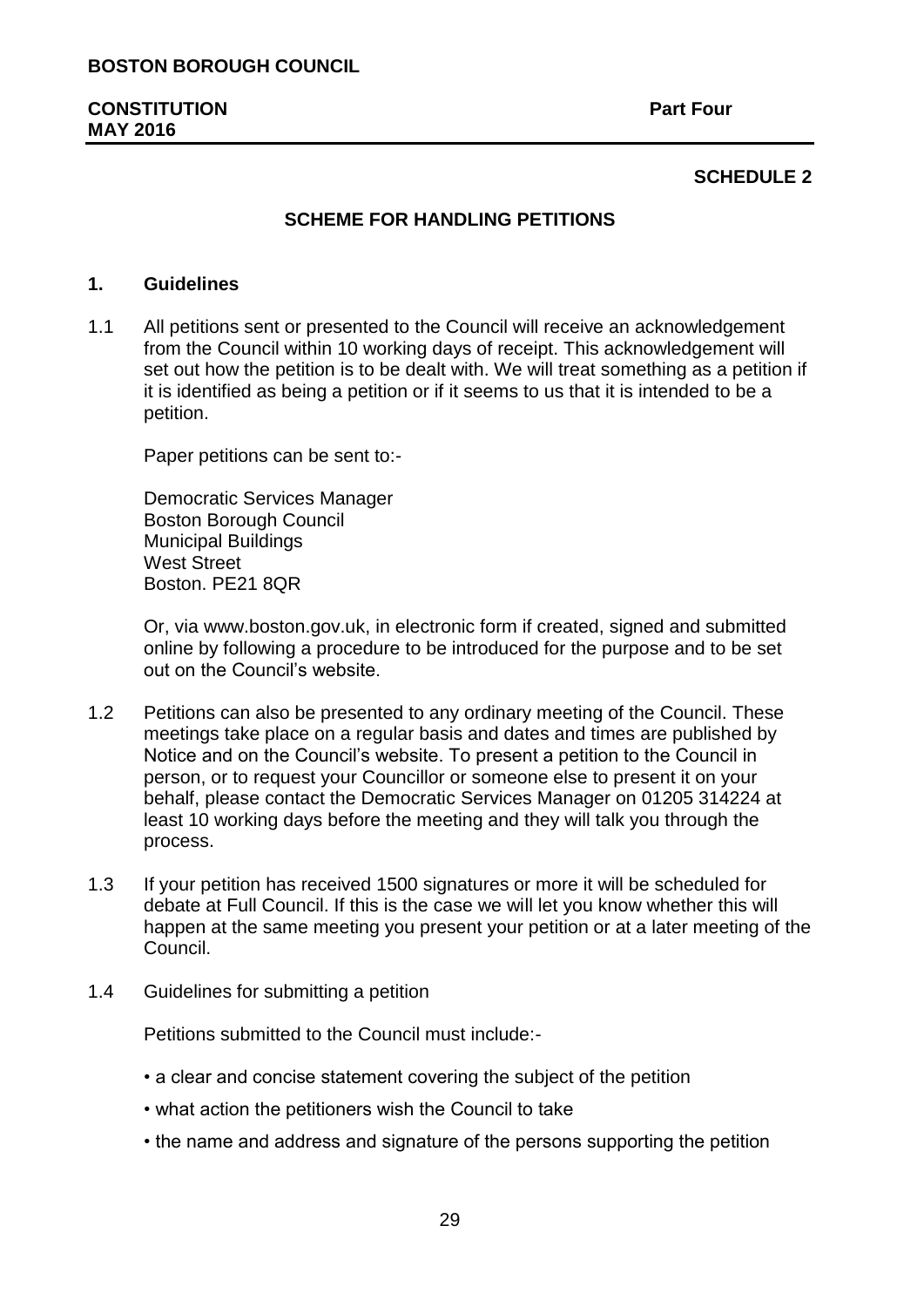- 1.5 Petitions should be accompanied by contact details, including an address, for the petition organiser. This is the person we will contact to explain how we will respond to the petition. The contact details of the petition organiser will not be placed on the Council's website. If the petition does not identify a petition organiser, we will contact signatories to the petition to agree who should act as the petition organiser.
- 1.6 Petitions which are considered to be vexatious, abusive or otherwise inappropriate will not be accepted.
- 1.7 In the period immediately before an election or referendum we may need to deal with your petition differently – if this is the case we will explain the reasons and discuss the revised timescale which will apply.
- 1.8 If a petition does not follow the guidelines set out above, the Council may decide not to do anything further with it. In that case, we will write to you to explain the reasons.
- 1.9 The Council reserves the right to verify signatures to a petition. This can be significant when establishing if a petition has obtained the requisite number of signatures to rigger specific processes.

# **2. What will the Council do when it receives a petition?**

- 2.1 An acknowledgement will be sent to the petition organiser within 10 working days of receiving the petition. It will let them know what we plan to do with the petition and when they can expect to hear from us again. It will also be published on our website.
- 2.2 If we can do what your petition asks for, the acknowledgement may confirm that we have taken the action requested and the petition will be closed. If the petition has enough signatures to trigger a Council debate, or a senior officer giving evidence, then the acknowledgment will confirm this and tell you when and where the meeting will take place. If the petition needs more investigation, we will tell you the steps we plan to take.
- 2.3 If the petition applies to a planning or licensing application, is a statutory petition (for example requesting a referendum on having an elected mayor), or on a matter where there is already an existing right of appeal, such as Council tax banding and non-domestic rates, other procedures apply and the matter will be dealt with accordingly.
- 2.4 We will not take action on any petition which we consider to be vexatious, abusive or otherwise inappropriate and will explain the reasons for this in our acknowledgement of the petition.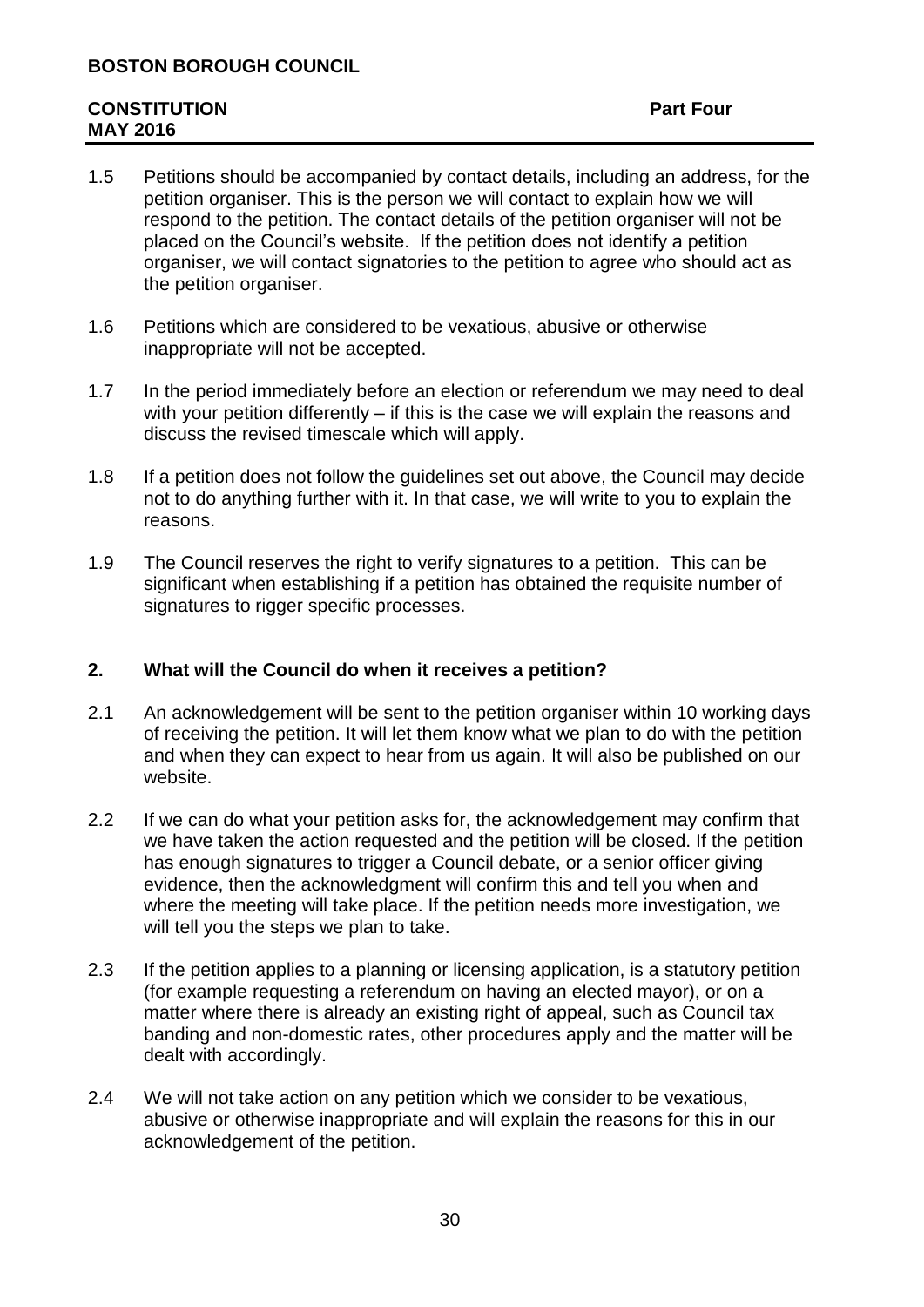# **BOSTON BOROUGH COUNCIL**

# **CONSTITUTION Part Four MAY 2016**

2.5 To ensure that people know what we are doing in response to the petitions we receive, the details of all the petitions submitted to us will be published on our website, except in cases where this would be inappropriate.

# **3. How will the Council respond to petitions?**

- 3.1 Our response to a petition will depend on what a petition asks for and how many people have signed it, but may include one or more of the following:-
	- taking the action requested in the petition
	- considering the petition at a Council meeting
	- holding an inquiry into the matter
	- undertaking research into the matter
	- holding a public meeting
	- holding a consultation
	- holding a meeting with petitioners
	- referring the petition for consideration by an appropriate scrutiny Committee
	- writing to the petition organiser setting out our views on the request in the petition
- 3.2 In addition to these steps, the Council will consider what specific actions are available to address the issues highlighted in a petition.
- 3.3 The Council's response to a petition will set out the steps we intend to take and the reasons for taking this approach.
- 3.4 If the petition is about something over which the Council has no direct control we will consider making representations on behalf of the community to the relevant body. The Council works with a large number of local partners and where possible will work with these partners to respond to the petition. If we are not able to do this for any reason (for example if what the petition calls for conflicts with Council policy), then we will set out the reasons for this to you. You can find more information on the services for which the Council is responsible on our website.
- 3.5 If the petition is about something that a different Council is responsible for we will give consideration to what the best method is for responding to it. This might consist of simply forwarding the petition to the other Council, but could involve other steps. In any event we will always notify you of the action we have taken.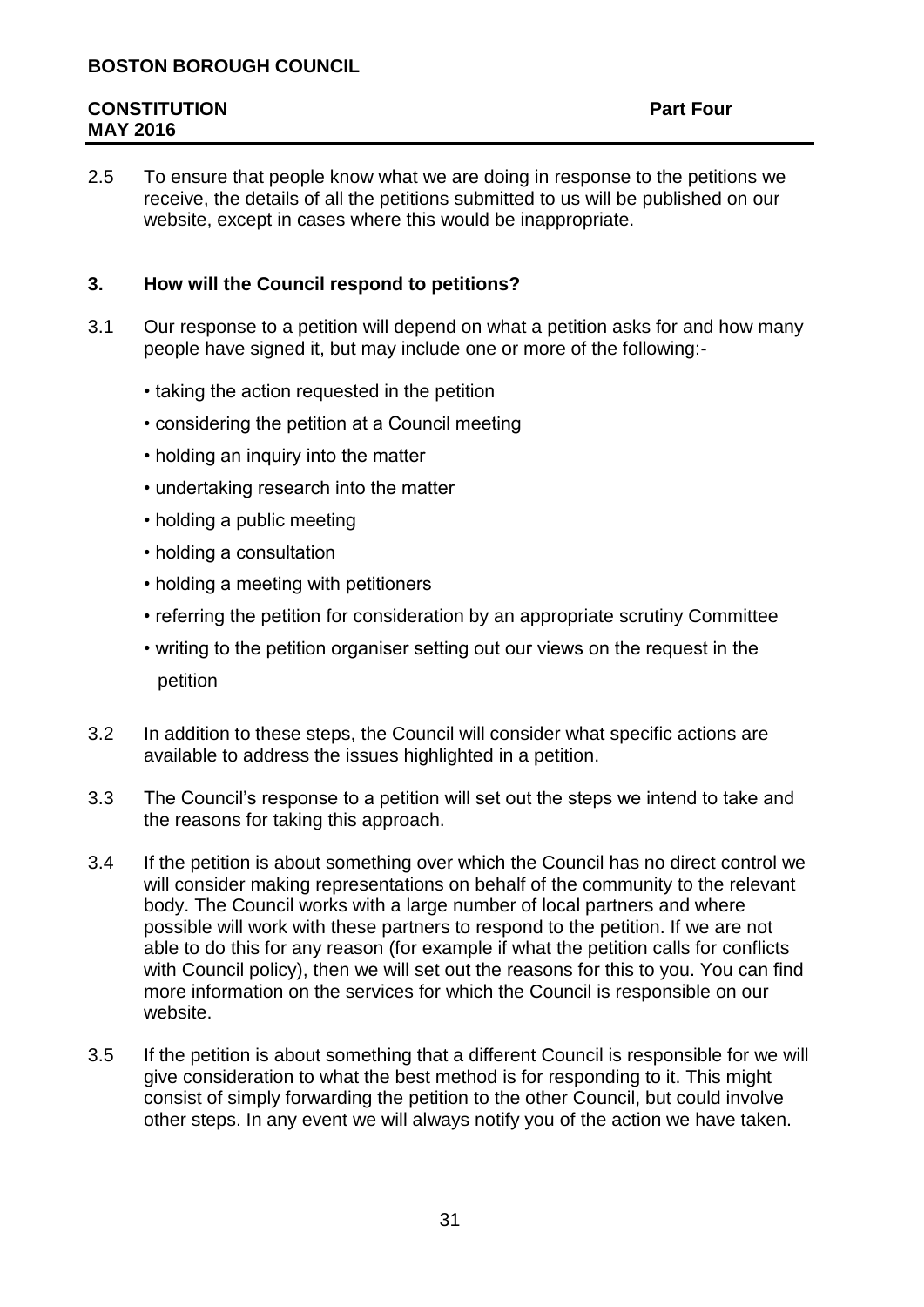## **4. Full Council debates**

- 4.1 If a petition contains more than 1500 signatures it will be debated by the Full Council unless it is a petition asking for a senior Council officer to give evidence at a public meeting.
- 4.2 This means that the issue raised in the petition will be discussed at a meeting which all Councillors can attend.
- 4.3 The Council will endeavour to consider the petition at its next ordinary meeting although on some occasions this may not be possible and it will then be referred to the next following meeting.
- 4.4 The petition organiser will be given five minutes to present the petition at the meeting and the petition will then be discussed by Councillors for a maximum of 15 minutes.
- 4.5 The Council will decide how to respond to the petition at this meeting. It may decide to take the action the petition requests, not to take the action requested for reasons put forward in the debate, or to commission further investigation into the matter, for example by a relevant committee.
- 4.6 Where the issue is one on which the Council Executive is required to make the final decision, the Council will decide whether to make recommendations to inform that decision. The petition organiser will receive written confirmation of the decision. This confirmation will also be published on the Council's website.

# **5. Officer evidence**

- 5.1 A petition may ask for a senior Council officer to give evidence at a public meeting about something for which the officer is responsible as part of their job. For example, the petition may ask a senior Council officer to explain progress on an issue, or to explain the advice given to elected members to enable them to make a particular decision.
- 5.2 If the petition contains at least 750 signatures the relevant senior officer will give evidence at a public meeting of the appropriate Overview & Scrutiny Committee. The senior officers that can be called to give evidence are those officers who are members of the Council's Corporate Management Team.
- 5.3 The relevant Overview and Scrutiny Committee may decide that it would be more appropriate for another officer to give evidence instead of any officer named in a petition, for instance if the named officer has changed jobs. The committee may also decide to call the relevant Portfolio Holder to attend the meeting.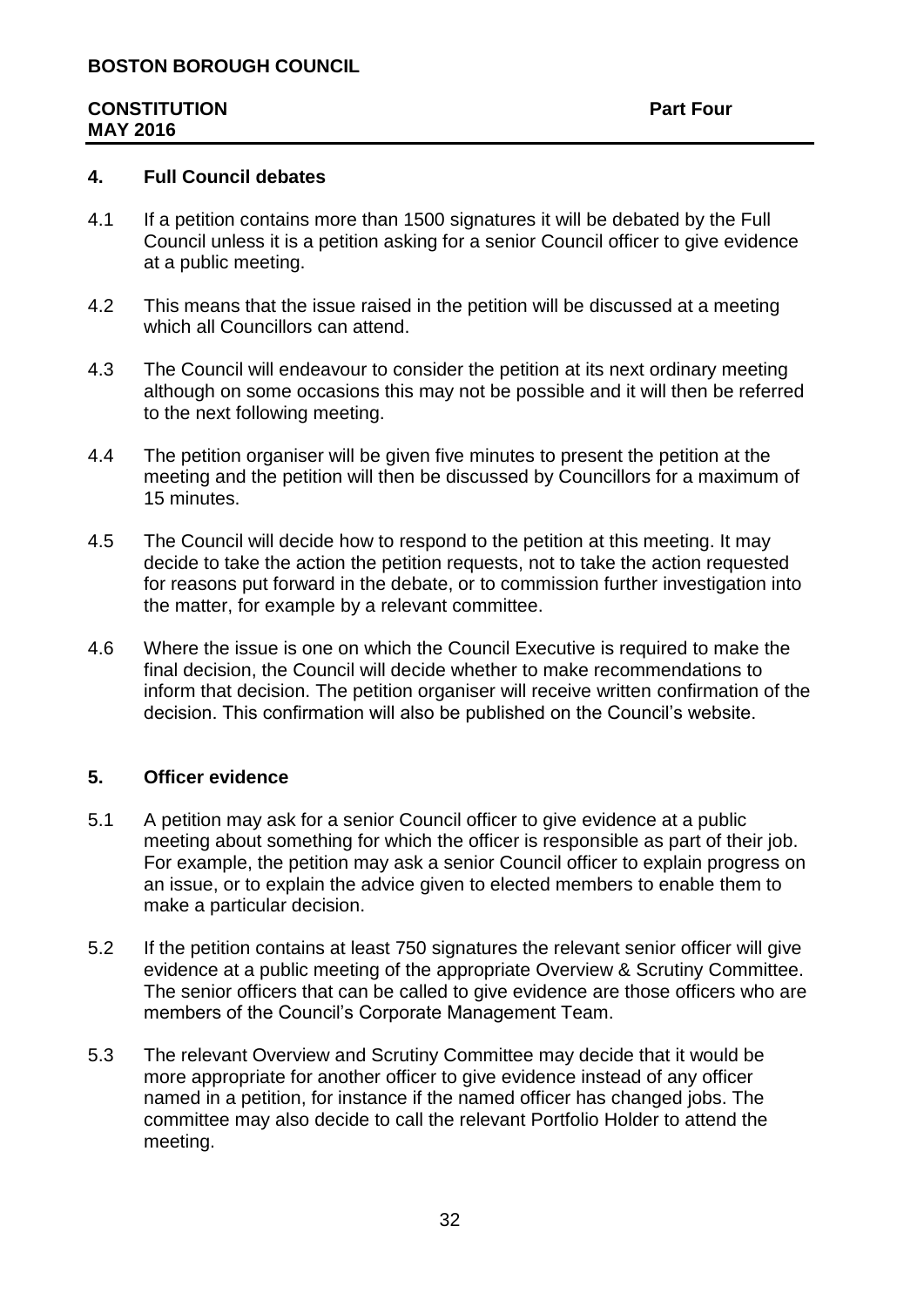5.4 Committee members will ask the questions at this meeting, but the petition organiser will be able to suggest questions to the Chairman of the Committee by contacting the Council's Democratic Services Section at the above address up to six working days before the meeting.

# **6. E-petitions**

- 6.1 The Council intends to introduce e-petitions by December 2010. These will be created and submitted through the Council's website. E-petitions will follow the same guidelines as paper petitions.
- 6.2 The petition organiser will need to provide us with their name, postal address and email address and will also need to decide how long the petition is to be open for signatures. Most petitions are expected to run for six months, but you will be able to choose a shorter or longer timeframe, up to a maximum of 12 months.
- 6.3 We expect the following to apply to our e-petitions:
	- o When you create an e-petition, it may take five working days before it is published online. This is because we have to check that the content of your petition is suitable before it is made available for signature. If we feel we cannot publish your petition for some reason, we will contact you within this time to explain. You will be able to change and resubmit your petition if you wish. If you do not do this within 10 working days, a summary of the petition and the reason why it has not been accepted will be published under the 'rejected petitions' section of the website.
	- o When an e-petition has closed for signature, it will automatically be submitted to our Democratic Services team. In the same way as a paper petition, you will receive an acknowledgement within 10 working days. If you would like to present your e-petition to a meeting of the Council, please contact Democratic Services as above within 10 working days of receipt of the acknowledgement.
	- o A petition acknowledgement and response will be emailed to everyone who has signed the e-petition and elected to receive this information. The acknowledgment and response will also be published on this website.
	- o All the e-petitions currently available for signature will be on our website.
	- o When you sign an e-petition you will be asked to provide your name, your postcode and a valid email address. When you have submitted this information you will be sent an email to the email address you have provided. This email will include a link which you must click on in order to confirm the email address is valid. Once this step is complete your 'signature' will be added to the petition. People visiting the e-petition will be able to see your